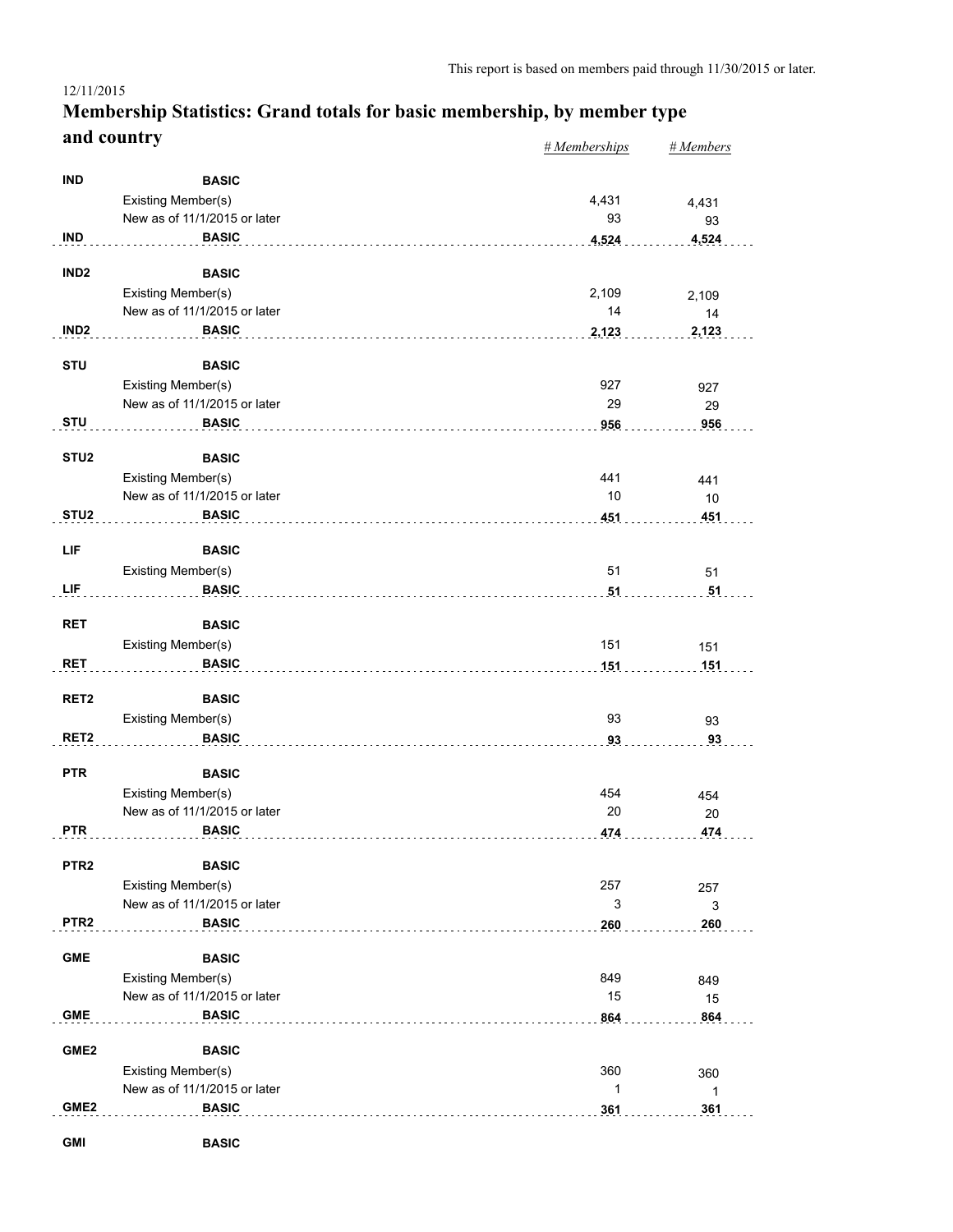|                     | Existing Member(s)           |              | 1              |
|---------------------|------------------------------|--------------|----------------|
|                     | New as of 11/1/2015 or later | 8            | 8              |
| <b>GMI</b>          | <b>BASIC</b>                 | 9            | 9              |
| GMI <sub>2</sub>    | <b>BASIC</b>                 |              |                |
|                     | New as of 11/1/2015 or later |              | 1              |
| GMI <sub>2</sub>    | <b>BASIC</b>                 |              |                |
| <b>NT</b>           | <b>BASIC</b>                 |              |                |
|                     | Existing Member(s)           | 546          | 546            |
|                     | New as of 11/1/2015 or later | 19           | 19             |
| ΝT                  | <b>BASIC</b>                 | 565          | 565            |
| <b>COMP</b>         | <b>BASIC</b>                 |              |                |
|                     | Existing Member(s)           | 2            | $\overline{2}$ |
| <b>COMP</b>         | <b>BASIC</b>                 | $\mathbf{2}$ | $\overline{2}$ |
| NT <sub>2</sub>     | <b>BASIC</b>                 |              |                |
|                     | Existing Member(s)           | 400          | 400            |
|                     | New as of 11/1/2015 or later | 2            | $\overline{2}$ |
| NT <sub>2</sub>     | <b>BASIC</b>                 | 402          | 402            |
| <b>Grand Total:</b> |                              | 11,287       | 11,287         |



# **Member Types**

Note: in all general statistic reports, joint household memberships are treated as "one" member EXCEPT in the second column of this report, where joints are counted as two people, providing the most accurate count of the number of TESOL members.

|             |                      | Existing Member(s) | New as of 11/1/2015<br>or later | <b>Total</b>   |
|-------------|----------------------|--------------------|---------------------------------|----------------|
| <b>COMP</b> | <b>United States</b> | $\mathbf{2}$       | Ω                               | $\mathbf{2}$   |
|             | <b>Total</b>         | $\mathbf{2}$       | 0                               | $\overline{2}$ |
| <b>GME</b>  | <b>United States</b> | 37                 | 0                               | 37             |
|             | ALBANIA              | 3                  | Ω                               | 3              |
|             | <b>ALGERIA</b>       | 4                  | 0                               | 4              |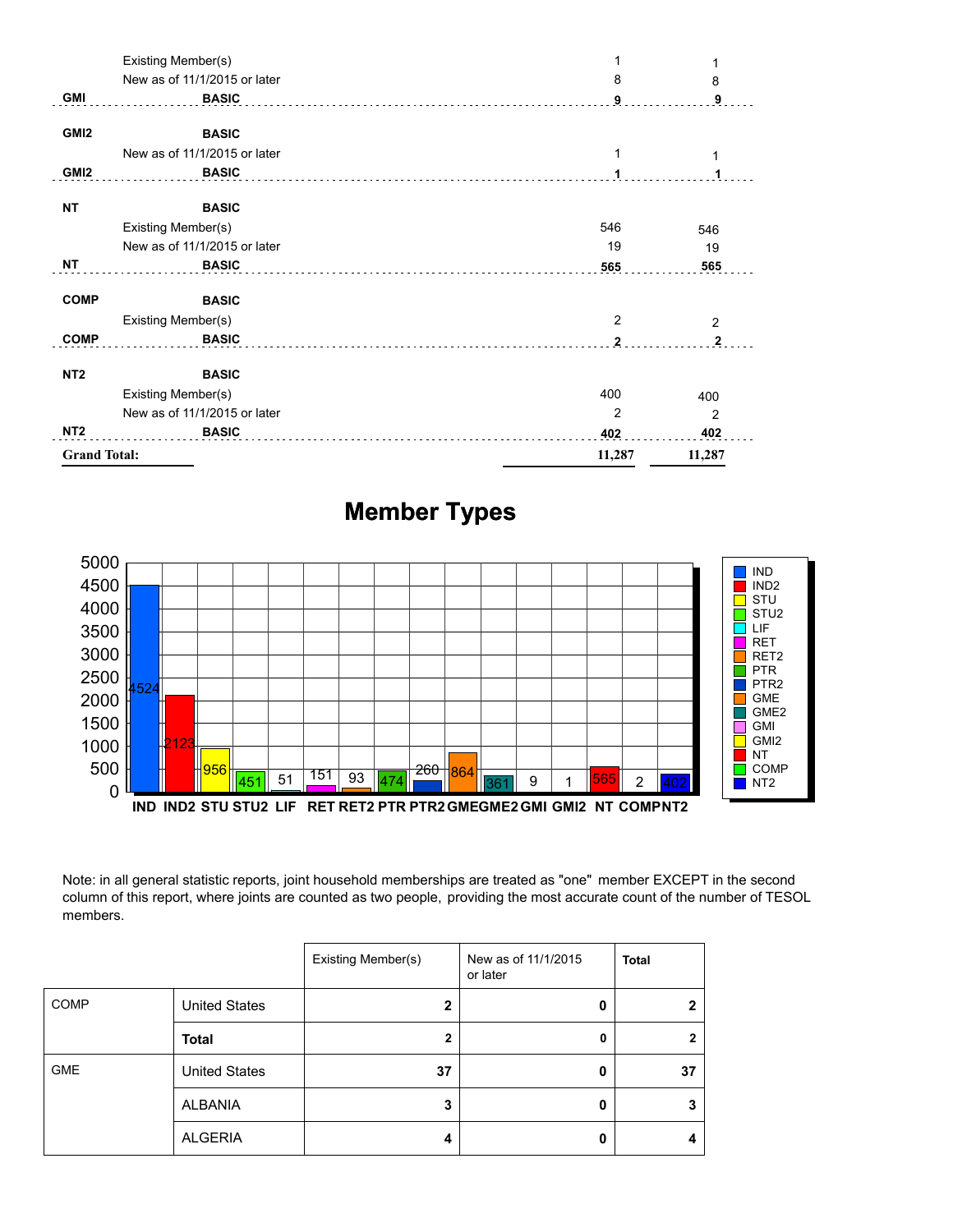|            |                     | Existing Member(s) | New as of 11/1/2015<br>or later | <b>Total</b>   |
|------------|---------------------|--------------------|---------------------------------|----------------|
| <b>GME</b> | <b>ARGENTINA</b>    | 18                 | 1                               | 19             |
|            | <b>ARMENIA</b>      | $\mathbf{1}$       | 0                               | $\mathbf{1}$   |
|            | AZERBAIJAN          | 5                  | 0                               | 5              |
|            | <b>BANGLADESH</b>   | 27                 | 0                               | 27             |
|            | <b>BARBADOS</b>     | $\mathbf{1}$       | 0                               | 1              |
|            | <b>BELIZE</b>       | $\mathbf{2}$       | 0                               | $\mathbf{2}$   |
|            | <b>BOLIVIA</b>      | 8                  | 0                               | 8              |
|            | <b>BRAZIL</b>       | 58                 | 0                               | 58             |
|            | <b>BULGARIA</b>     | $\mathbf 3$        | 0                               | 3              |
|            | <b>BURKINA FASO</b> | $\mathbf{2}$       | 0                               | $\mathbf 2$    |
|            | <b>CAMBODIA</b>     | $\mathbf 3$        | 0                               | 3              |
|            | CAMEROON            | $\mathbf 3$        | 0                               | 3              |
|            | <b>CHILE</b>        | 10                 | $\pmb{0}$                       | 10             |
|            | <b>CHINA</b>        | 89                 | $\mathbf 2$                     | 91             |
|            | <b>COLOMBIA</b>     | 11                 | 1                               | 12             |
|            | <b>COSTA RICA</b>   | $\overline{7}$     | 0                               | $\overline{7}$ |
|            | <b>CROATIA</b>      | 5                  | 0                               | 5              |
|            | <b>DOMINICAN</b>    | 6                  | $\pmb{0}$                       | 6              |
|            | <b>ECUADOR</b>      | 72                 | 1                               | 73             |
|            | <b>EGYPT</b>        | 18                 | $\mathbf 2$                     | 20             |
|            | <b>GEORGIA</b>      | $\mathbf 3$        | 0                               | 3              |
|            | <b>GHANA</b>        | $\mathbf 1$        | 0                               | 1              |
|            | <b>GUATEMALA</b>    | 8                  | 0                               | 8              |
|            | <b>HAITI</b>        | 16                 | 1                               | 17             |
|            | <b>HONDURAS</b>     | $\mathbf 3$        | 0                               | 3              |
|            | <b>HONG KONG</b>    | 1                  | 0                               | 1              |
|            | <b>HONG KONG</b>    | $\mathbf{1}$       | 0                               | 1              |
|            | <b>HUNGARY</b>      | $\mathbf{1}$       | 0                               | 1              |
|            | <b>INDIA</b>        | 48                 | 1                               | 49             |
|            | <b>INDONESIA</b>    | $\mathbf 3$        | 0                               | 3              |
|            | <b>IRAN</b>         | 4                  | 0                               | 4              |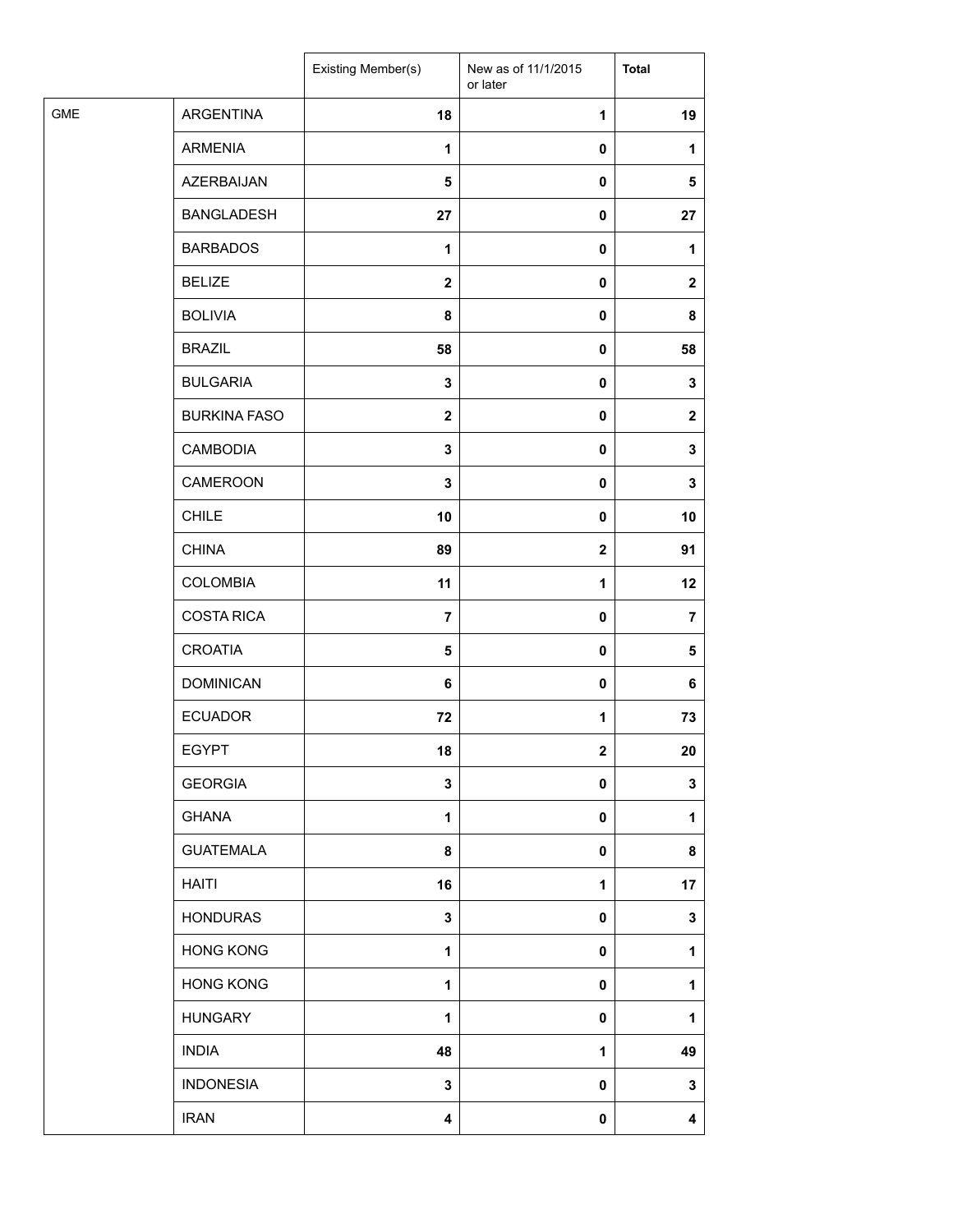| <b>GME</b><br><b>IRAQ</b><br>$\mathbf{2}$<br>$\pmb{0}$<br><b>JAMAICA</b><br>$\boldsymbol{2}$<br>$\pmb{0}$<br><b>JORDAN</b><br>1<br>$\pmb{0}$<br>1<br><b>KENYA</b><br>1<br>$\pmb{0}$<br>1<br><b>KUWAIT</b><br>1<br>0<br>1<br>KYRGYZSTAN<br>1<br>$\pmb{0}$<br>1<br><b>LEBANON</b><br>$\sqrt{5}$<br>$\pmb{0}$<br><b>MACAO</b><br>1<br>$\pmb{0}$<br>1<br>MADAGASCAR<br>3<br>1<br><b>MALAYSIA</b><br>16<br>$\pmb{0}$<br><b>MALI</b><br>1<br>$\pmb{0}$<br>1<br><b>MAURITANIA</b><br>$\overline{7}$<br>$\pmb{0}$<br><b>MEXICO</b><br>56<br>$\pmb{0}$<br>MOLDOVA,<br>3<br>$\pmb{0}$<br><b>MONGOLIA</b><br>3<br>$\pmb{0}$<br>MOROCCO<br>22<br>$\pmb{0}$<br>MOZAMBIQUE<br>$\mathbf{1}$<br>$\pmb{0}$<br>1<br><b>MYANMAR</b><br>$\mathbf{2}$<br>$\pmb{0}$<br><b>NEPAL</b><br>$\boldsymbol{9}$<br>$\pmb{0}$<br>NEW ZEALAND<br>1<br>$\mathbf 0$<br>1<br><b>NICARAGUA</b><br>$\mathbf 2$<br>$\pmb{0}$<br><b>NIGERIA</b><br>10<br>$\pmb{0}$<br><b>PAKISTAN</b><br>18<br>$\pmb{0}$<br>PALESTINIAN<br>$\mathbf{2}$<br>$\pmb{0}$<br><b>PANAMA</b><br>16<br>$\pmb{0}$<br>PARAGUAY<br>1<br>1<br>0<br>PEOPLES REP<br>$\mathbf 3$<br>$\pmb{0}$<br>PERU<br>54<br>1<br><b>PHILIPPINES</b><br>13<br>$\pmb{0}$<br><b>POLAND</b><br>$\boldsymbol{2}$<br>$\pmb{0}$<br><b>RUSSIA</b><br>6<br>$\pmb{0}$ |  | Existing Member(s) | New as of 11/1/2015<br>or later | <b>Total</b>     |
|--------------------------------------------------------------------------------------------------------------------------------------------------------------------------------------------------------------------------------------------------------------------------------------------------------------------------------------------------------------------------------------------------------------------------------------------------------------------------------------------------------------------------------------------------------------------------------------------------------------------------------------------------------------------------------------------------------------------------------------------------------------------------------------------------------------------------------------------------------------------------------------------------------------------------------------------------------------------------------------------------------------------------------------------------------------------------------------------------------------------------------------------------------------------------------------------------------------------------------------------------------------------------|--|--------------------|---------------------------------|------------------|
|                                                                                                                                                                                                                                                                                                                                                                                                                                                                                                                                                                                                                                                                                                                                                                                                                                                                                                                                                                                                                                                                                                                                                                                                                                                                          |  |                    |                                 | $\mathbf{2}$     |
|                                                                                                                                                                                                                                                                                                                                                                                                                                                                                                                                                                                                                                                                                                                                                                                                                                                                                                                                                                                                                                                                                                                                                                                                                                                                          |  |                    |                                 | $\mathbf{2}$     |
|                                                                                                                                                                                                                                                                                                                                                                                                                                                                                                                                                                                                                                                                                                                                                                                                                                                                                                                                                                                                                                                                                                                                                                                                                                                                          |  |                    |                                 |                  |
|                                                                                                                                                                                                                                                                                                                                                                                                                                                                                                                                                                                                                                                                                                                                                                                                                                                                                                                                                                                                                                                                                                                                                                                                                                                                          |  |                    |                                 |                  |
|                                                                                                                                                                                                                                                                                                                                                                                                                                                                                                                                                                                                                                                                                                                                                                                                                                                                                                                                                                                                                                                                                                                                                                                                                                                                          |  |                    |                                 |                  |
|                                                                                                                                                                                                                                                                                                                                                                                                                                                                                                                                                                                                                                                                                                                                                                                                                                                                                                                                                                                                                                                                                                                                                                                                                                                                          |  |                    |                                 |                  |
|                                                                                                                                                                                                                                                                                                                                                                                                                                                                                                                                                                                                                                                                                                                                                                                                                                                                                                                                                                                                                                                                                                                                                                                                                                                                          |  |                    |                                 | $\sqrt{5}$       |
|                                                                                                                                                                                                                                                                                                                                                                                                                                                                                                                                                                                                                                                                                                                                                                                                                                                                                                                                                                                                                                                                                                                                                                                                                                                                          |  |                    |                                 |                  |
|                                                                                                                                                                                                                                                                                                                                                                                                                                                                                                                                                                                                                                                                                                                                                                                                                                                                                                                                                                                                                                                                                                                                                                                                                                                                          |  |                    |                                 | 4                |
|                                                                                                                                                                                                                                                                                                                                                                                                                                                                                                                                                                                                                                                                                                                                                                                                                                                                                                                                                                                                                                                                                                                                                                                                                                                                          |  |                    |                                 | 16               |
|                                                                                                                                                                                                                                                                                                                                                                                                                                                                                                                                                                                                                                                                                                                                                                                                                                                                                                                                                                                                                                                                                                                                                                                                                                                                          |  |                    |                                 |                  |
|                                                                                                                                                                                                                                                                                                                                                                                                                                                                                                                                                                                                                                                                                                                                                                                                                                                                                                                                                                                                                                                                                                                                                                                                                                                                          |  |                    |                                 | $\overline{7}$   |
|                                                                                                                                                                                                                                                                                                                                                                                                                                                                                                                                                                                                                                                                                                                                                                                                                                                                                                                                                                                                                                                                                                                                                                                                                                                                          |  |                    |                                 | 56               |
|                                                                                                                                                                                                                                                                                                                                                                                                                                                                                                                                                                                                                                                                                                                                                                                                                                                                                                                                                                                                                                                                                                                                                                                                                                                                          |  |                    |                                 | 3                |
|                                                                                                                                                                                                                                                                                                                                                                                                                                                                                                                                                                                                                                                                                                                                                                                                                                                                                                                                                                                                                                                                                                                                                                                                                                                                          |  |                    |                                 | 3                |
|                                                                                                                                                                                                                                                                                                                                                                                                                                                                                                                                                                                                                                                                                                                                                                                                                                                                                                                                                                                                                                                                                                                                                                                                                                                                          |  |                    |                                 | 22               |
|                                                                                                                                                                                                                                                                                                                                                                                                                                                                                                                                                                                                                                                                                                                                                                                                                                                                                                                                                                                                                                                                                                                                                                                                                                                                          |  |                    |                                 |                  |
|                                                                                                                                                                                                                                                                                                                                                                                                                                                                                                                                                                                                                                                                                                                                                                                                                                                                                                                                                                                                                                                                                                                                                                                                                                                                          |  |                    |                                 | $\boldsymbol{2}$ |
|                                                                                                                                                                                                                                                                                                                                                                                                                                                                                                                                                                                                                                                                                                                                                                                                                                                                                                                                                                                                                                                                                                                                                                                                                                                                          |  |                    |                                 | $\boldsymbol{9}$ |
|                                                                                                                                                                                                                                                                                                                                                                                                                                                                                                                                                                                                                                                                                                                                                                                                                                                                                                                                                                                                                                                                                                                                                                                                                                                                          |  |                    |                                 |                  |
|                                                                                                                                                                                                                                                                                                                                                                                                                                                                                                                                                                                                                                                                                                                                                                                                                                                                                                                                                                                                                                                                                                                                                                                                                                                                          |  |                    |                                 | $\mathbf{2}$     |
|                                                                                                                                                                                                                                                                                                                                                                                                                                                                                                                                                                                                                                                                                                                                                                                                                                                                                                                                                                                                                                                                                                                                                                                                                                                                          |  |                    |                                 | 10               |
|                                                                                                                                                                                                                                                                                                                                                                                                                                                                                                                                                                                                                                                                                                                                                                                                                                                                                                                                                                                                                                                                                                                                                                                                                                                                          |  |                    |                                 | 18               |
|                                                                                                                                                                                                                                                                                                                                                                                                                                                                                                                                                                                                                                                                                                                                                                                                                                                                                                                                                                                                                                                                                                                                                                                                                                                                          |  |                    |                                 | $\mathbf{2}$     |
|                                                                                                                                                                                                                                                                                                                                                                                                                                                                                                                                                                                                                                                                                                                                                                                                                                                                                                                                                                                                                                                                                                                                                                                                                                                                          |  |                    |                                 | 16               |
|                                                                                                                                                                                                                                                                                                                                                                                                                                                                                                                                                                                                                                                                                                                                                                                                                                                                                                                                                                                                                                                                                                                                                                                                                                                                          |  |                    |                                 |                  |
|                                                                                                                                                                                                                                                                                                                                                                                                                                                                                                                                                                                                                                                                                                                                                                                                                                                                                                                                                                                                                                                                                                                                                                                                                                                                          |  |                    |                                 | 3                |
|                                                                                                                                                                                                                                                                                                                                                                                                                                                                                                                                                                                                                                                                                                                                                                                                                                                                                                                                                                                                                                                                                                                                                                                                                                                                          |  |                    |                                 | 55               |
|                                                                                                                                                                                                                                                                                                                                                                                                                                                                                                                                                                                                                                                                                                                                                                                                                                                                                                                                                                                                                                                                                                                                                                                                                                                                          |  |                    |                                 | 13               |
|                                                                                                                                                                                                                                                                                                                                                                                                                                                                                                                                                                                                                                                                                                                                                                                                                                                                                                                                                                                                                                                                                                                                                                                                                                                                          |  |                    |                                 | $\mathbf{2}$     |
|                                                                                                                                                                                                                                                                                                                                                                                                                                                                                                                                                                                                                                                                                                                                                                                                                                                                                                                                                                                                                                                                                                                                                                                                                                                                          |  |                    |                                 | 6                |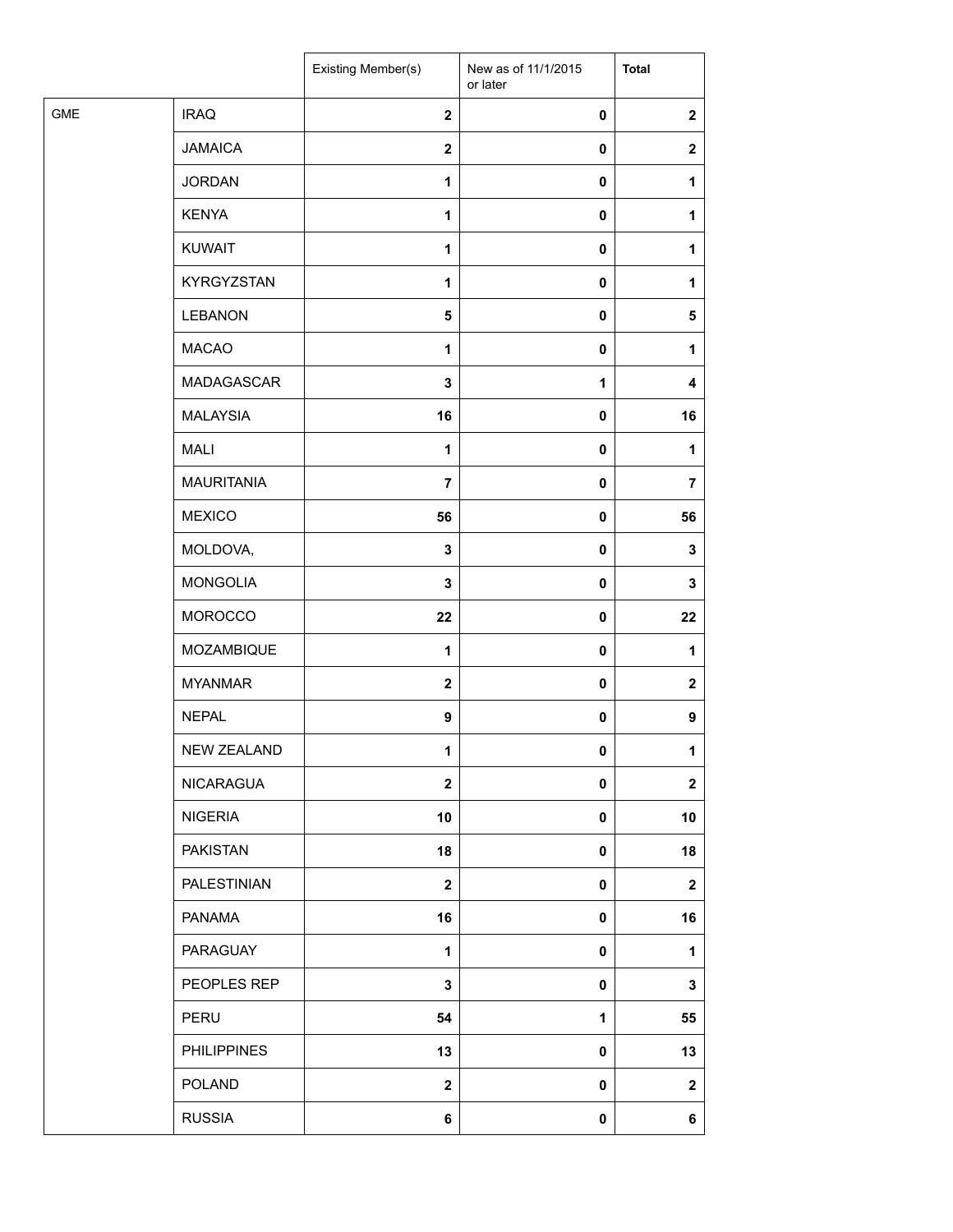|                  |                      | Existing Member(s)      | New as of 11/1/2015<br>or later | <b>Total</b>     |
|------------------|----------------------|-------------------------|---------------------------------|------------------|
| <b>GME</b>       | <b>RUSSIAN</b>       | $\overline{\mathbf{4}}$ | 0                               | 4                |
|                  | <b>RWANDA</b>        | $\boldsymbol{2}$        | 0                               | $\mathbf 2$      |
|                  | SAUDI ARABIA         | $\mathbf{1}$            | 0                               | 1                |
|                  | <b>SERBIA</b>        | 1                       | 0                               | 1                |
|                  | <b>SLOVAKIA</b>      | 1                       | $\mathbf 0$                     | 1                |
|                  | SOUTH AFRICA         | 4                       | $\mathbf 0$                     | 4                |
|                  | <b>SUDAN</b>         | $\boldsymbol{2}$        | 0                               | $\boldsymbol{2}$ |
|                  | SWAZILAND            | 1                       | $\mathbf 0$                     | 1                |
|                  | SYRIAN ARAB          | 1                       | 0                               | 1                |
|                  | <b>TAIWAN ROC</b>    | 6                       | 0                               | 6                |
|                  | TANZANIA,            | 1                       | $\mathbf 0$                     | 1                |
|                  | <b>THAILAND</b>      | 17                      | 1                               | 18               |
|                  | <b>TUNISIA</b>       | $\mathbf 3$             | $\mathbf 0$                     | 3                |
|                  | <b>TURKEY</b>        | 15                      | 1                               | 16               |
|                  | <b>UGANDA</b>        | $\mathbf{1}$            | 0                               | 1                |
|                  | <b>UKRAINE</b>       | 6                       | 0                               | 6                |
|                  | <b>UNITED</b>        | 1                       | $\pmb{0}$                       | $\mathbf{1}$     |
|                  | <b>United States</b> | 3                       | 0                               | $\mathbf 3$      |
|                  | <b>UNITED</b>        | 6                       | 1                               | $\overline{7}$   |
|                  | <b>URUGUAY</b>       | 6                       | 0                               | 6                |
|                  | <b>UZBEKISTAN</b>    | 1                       | 0                               | 1                |
|                  | VENEZUELA            | 13                      | 0                               | 13               |
|                  | <b>VIET NAM</b>      | $\pmb{0}$               | 1                               | 1                |
|                  | <b>VIETNAM</b>       | 5                       | 0                               | 5                |
|                  | <b>YEMEN</b>         | 1                       | 0                               | 1                |
|                  | <b>Total</b>         | 849                     | 15                              | 864              |
| GME <sub>2</sub> | <b>United States</b> | $\mathbf{3}$            | $\mathbf 0$                     | $\mathbf 3$      |
|                  | AFGHANISTAN          | 1                       | 0                               | 1                |
|                  | ALBANIA              | 4                       | 0                               | 4                |
|                  | ANGOLA               | 1                       | 0                               | $\mathbf{1}$     |
|                  | ARGENTINA            | 3                       | $\pmb{0}$                       | $\mathbf{3}$     |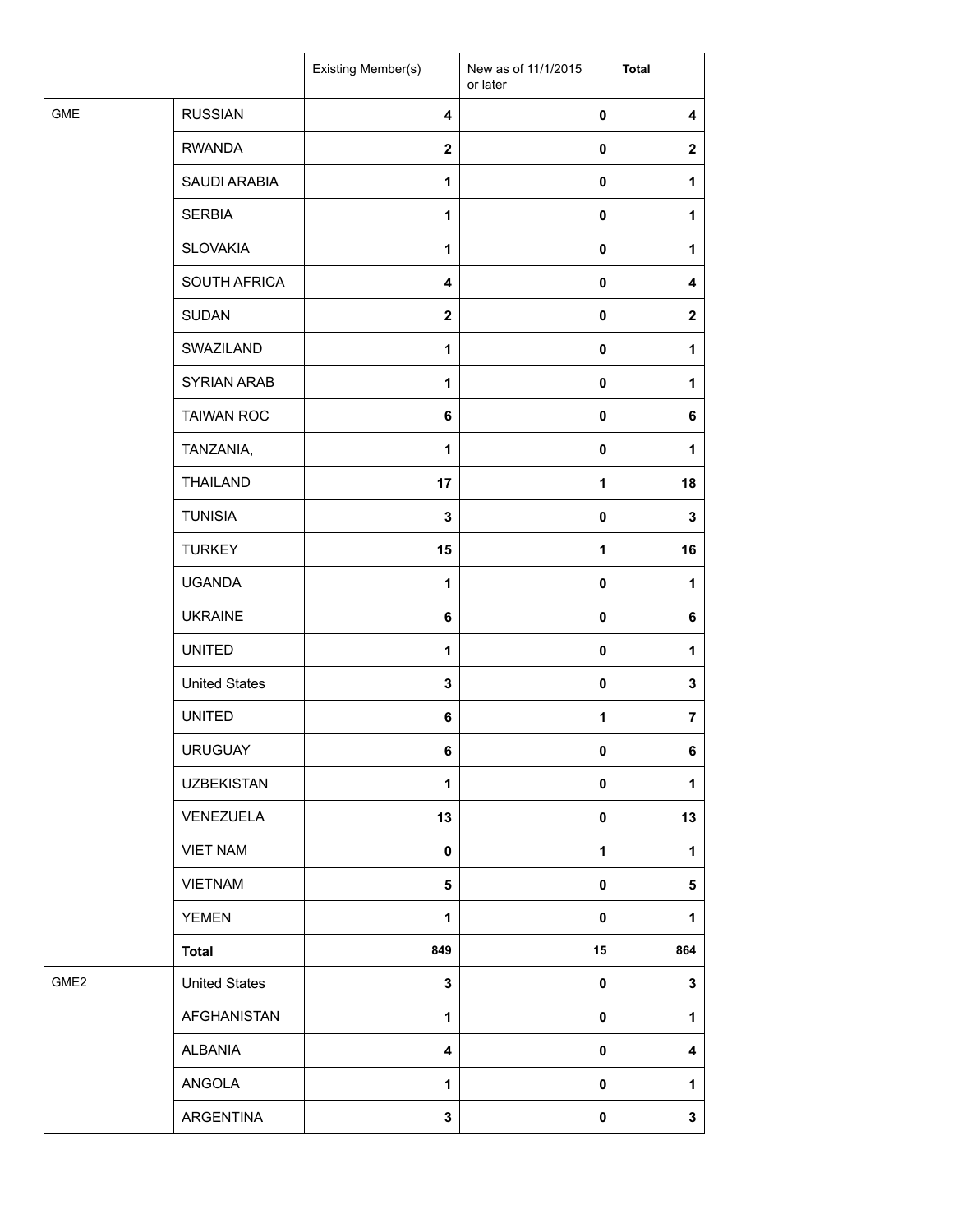| <b>ARMENIA</b><br>$\mathbf{1}$<br>$\pmb{0}$<br><b>BANGLADESH</b><br>$\mathbf 3$<br>0<br><b>BELARUS</b><br>1<br>0<br><b>BOLIVIA</b><br>$\mathbf 3$<br>0<br><b>BRAZIL</b><br>21<br>0<br><b>BULGARIA</b><br>$\overline{\mathbf{4}}$<br>0<br><b>BURKINA FASO</b><br>$\mathbf{1}$<br>0<br>CAMEROON<br>$\pmb{0}$<br>1<br><b>CHILE</b><br>$\overline{\mathbf{4}}$<br>0<br><b>CHINA</b><br>49<br>1<br><b>COLOMBIA</b><br>9<br>0<br><b>COSTA RICA</b><br>$\overline{7}$<br>0<br><b>CUBA</b><br>$\pmb{0}$<br>1<br><b>DOMINICAN</b><br>4<br>0<br><b>ECUADOR</b><br>15<br>0<br><b>EGYPT</b><br>$\overline{\mathbf{2}}$<br>0<br><b>GABON</b><br>$\mathbf{2}$<br>0<br><b>GEORGIA</b><br>1<br>0<br><b>GRENADA</b><br>$\boldsymbol{2}$<br>0<br><b>GUATEMALA</b><br>1<br>0<br><b>HONDURAS</b><br>1<br>0<br><b>HONG KONG</b><br>$\mathbf{1}$<br>0<br><b>INDIA</b><br>23<br>0<br><b>INDONESIA</b><br>$\overline{\mathbf{5}}$<br>0<br><b>IRAQ</b><br>1<br>0<br><b>JORDAN</b><br>$\mathbf 3$<br>0<br>KAZAKHSTAN<br>$\mathbf 3$<br>0<br>KOSOVO<br>$\mathbf{1}$<br>0<br>LATVIA<br>1<br>0<br><b>LEBANON</b><br>$\boldsymbol{2}$<br>0<br>LITHUANIA<br>$\mathbf{1}$<br>$\pmb{0}$ |                  | Existing Member(s) | New as of 11/1/2015<br>or later | <b>Total</b>   |
|--------------------------------------------------------------------------------------------------------------------------------------------------------------------------------------------------------------------------------------------------------------------------------------------------------------------------------------------------------------------------------------------------------------------------------------------------------------------------------------------------------------------------------------------------------------------------------------------------------------------------------------------------------------------------------------------------------------------------------------------------------------------------------------------------------------------------------------------------------------------------------------------------------------------------------------------------------------------------------------------------------------------------------------------------------------------------------------------------------------------------------------------------------|------------------|--------------------|---------------------------------|----------------|
|                                                                                                                                                                                                                                                                                                                                                                                                                                                                                                                                                                                                                                                                                                                                                                                                                                                                                                                                                                                                                                                                                                                                                        | GME <sub>2</sub> |                    |                                 | 1              |
|                                                                                                                                                                                                                                                                                                                                                                                                                                                                                                                                                                                                                                                                                                                                                                                                                                                                                                                                                                                                                                                                                                                                                        |                  |                    |                                 | 3              |
|                                                                                                                                                                                                                                                                                                                                                                                                                                                                                                                                                                                                                                                                                                                                                                                                                                                                                                                                                                                                                                                                                                                                                        |                  |                    |                                 | 1              |
|                                                                                                                                                                                                                                                                                                                                                                                                                                                                                                                                                                                                                                                                                                                                                                                                                                                                                                                                                                                                                                                                                                                                                        |                  |                    |                                 | 3              |
|                                                                                                                                                                                                                                                                                                                                                                                                                                                                                                                                                                                                                                                                                                                                                                                                                                                                                                                                                                                                                                                                                                                                                        |                  |                    |                                 | 21             |
|                                                                                                                                                                                                                                                                                                                                                                                                                                                                                                                                                                                                                                                                                                                                                                                                                                                                                                                                                                                                                                                                                                                                                        |                  |                    |                                 | 4              |
|                                                                                                                                                                                                                                                                                                                                                                                                                                                                                                                                                                                                                                                                                                                                                                                                                                                                                                                                                                                                                                                                                                                                                        |                  |                    |                                 | 1              |
|                                                                                                                                                                                                                                                                                                                                                                                                                                                                                                                                                                                                                                                                                                                                                                                                                                                                                                                                                                                                                                                                                                                                                        |                  |                    |                                 | 1              |
|                                                                                                                                                                                                                                                                                                                                                                                                                                                                                                                                                                                                                                                                                                                                                                                                                                                                                                                                                                                                                                                                                                                                                        |                  |                    |                                 | 4              |
|                                                                                                                                                                                                                                                                                                                                                                                                                                                                                                                                                                                                                                                                                                                                                                                                                                                                                                                                                                                                                                                                                                                                                        |                  |                    |                                 | 50             |
|                                                                                                                                                                                                                                                                                                                                                                                                                                                                                                                                                                                                                                                                                                                                                                                                                                                                                                                                                                                                                                                                                                                                                        |                  |                    |                                 | 9              |
|                                                                                                                                                                                                                                                                                                                                                                                                                                                                                                                                                                                                                                                                                                                                                                                                                                                                                                                                                                                                                                                                                                                                                        |                  |                    |                                 | $\overline{7}$ |
|                                                                                                                                                                                                                                                                                                                                                                                                                                                                                                                                                                                                                                                                                                                                                                                                                                                                                                                                                                                                                                                                                                                                                        |                  |                    |                                 | 1              |
|                                                                                                                                                                                                                                                                                                                                                                                                                                                                                                                                                                                                                                                                                                                                                                                                                                                                                                                                                                                                                                                                                                                                                        |                  |                    |                                 | 4              |
|                                                                                                                                                                                                                                                                                                                                                                                                                                                                                                                                                                                                                                                                                                                                                                                                                                                                                                                                                                                                                                                                                                                                                        |                  |                    |                                 | 15             |
|                                                                                                                                                                                                                                                                                                                                                                                                                                                                                                                                                                                                                                                                                                                                                                                                                                                                                                                                                                                                                                                                                                                                                        |                  |                    |                                 | $\mathbf{2}$   |
|                                                                                                                                                                                                                                                                                                                                                                                                                                                                                                                                                                                                                                                                                                                                                                                                                                                                                                                                                                                                                                                                                                                                                        |                  |                    |                                 | $\mathbf 2$    |
|                                                                                                                                                                                                                                                                                                                                                                                                                                                                                                                                                                                                                                                                                                                                                                                                                                                                                                                                                                                                                                                                                                                                                        |                  |                    |                                 | 1              |
|                                                                                                                                                                                                                                                                                                                                                                                                                                                                                                                                                                                                                                                                                                                                                                                                                                                                                                                                                                                                                                                                                                                                                        |                  |                    |                                 | $\mathbf 2$    |
|                                                                                                                                                                                                                                                                                                                                                                                                                                                                                                                                                                                                                                                                                                                                                                                                                                                                                                                                                                                                                                                                                                                                                        |                  |                    |                                 | $\mathbf{1}$   |
|                                                                                                                                                                                                                                                                                                                                                                                                                                                                                                                                                                                                                                                                                                                                                                                                                                                                                                                                                                                                                                                                                                                                                        |                  |                    |                                 | 1              |
|                                                                                                                                                                                                                                                                                                                                                                                                                                                                                                                                                                                                                                                                                                                                                                                                                                                                                                                                                                                                                                                                                                                                                        |                  |                    |                                 | 1              |
|                                                                                                                                                                                                                                                                                                                                                                                                                                                                                                                                                                                                                                                                                                                                                                                                                                                                                                                                                                                                                                                                                                                                                        |                  |                    |                                 | 23             |
|                                                                                                                                                                                                                                                                                                                                                                                                                                                                                                                                                                                                                                                                                                                                                                                                                                                                                                                                                                                                                                                                                                                                                        |                  |                    |                                 | 5              |
|                                                                                                                                                                                                                                                                                                                                                                                                                                                                                                                                                                                                                                                                                                                                                                                                                                                                                                                                                                                                                                                                                                                                                        |                  |                    |                                 | 1              |
|                                                                                                                                                                                                                                                                                                                                                                                                                                                                                                                                                                                                                                                                                                                                                                                                                                                                                                                                                                                                                                                                                                                                                        |                  |                    |                                 | 3              |
|                                                                                                                                                                                                                                                                                                                                                                                                                                                                                                                                                                                                                                                                                                                                                                                                                                                                                                                                                                                                                                                                                                                                                        |                  |                    |                                 | 3              |
|                                                                                                                                                                                                                                                                                                                                                                                                                                                                                                                                                                                                                                                                                                                                                                                                                                                                                                                                                                                                                                                                                                                                                        |                  |                    |                                 | $\mathbf{1}$   |
|                                                                                                                                                                                                                                                                                                                                                                                                                                                                                                                                                                                                                                                                                                                                                                                                                                                                                                                                                                                                                                                                                                                                                        |                  |                    |                                 | 1              |
|                                                                                                                                                                                                                                                                                                                                                                                                                                                                                                                                                                                                                                                                                                                                                                                                                                                                                                                                                                                                                                                                                                                                                        |                  |                    |                                 | $\mathbf 2$    |
|                                                                                                                                                                                                                                                                                                                                                                                                                                                                                                                                                                                                                                                                                                                                                                                                                                                                                                                                                                                                                                                                                                                                                        |                  |                    |                                 | $\mathbf{1}$   |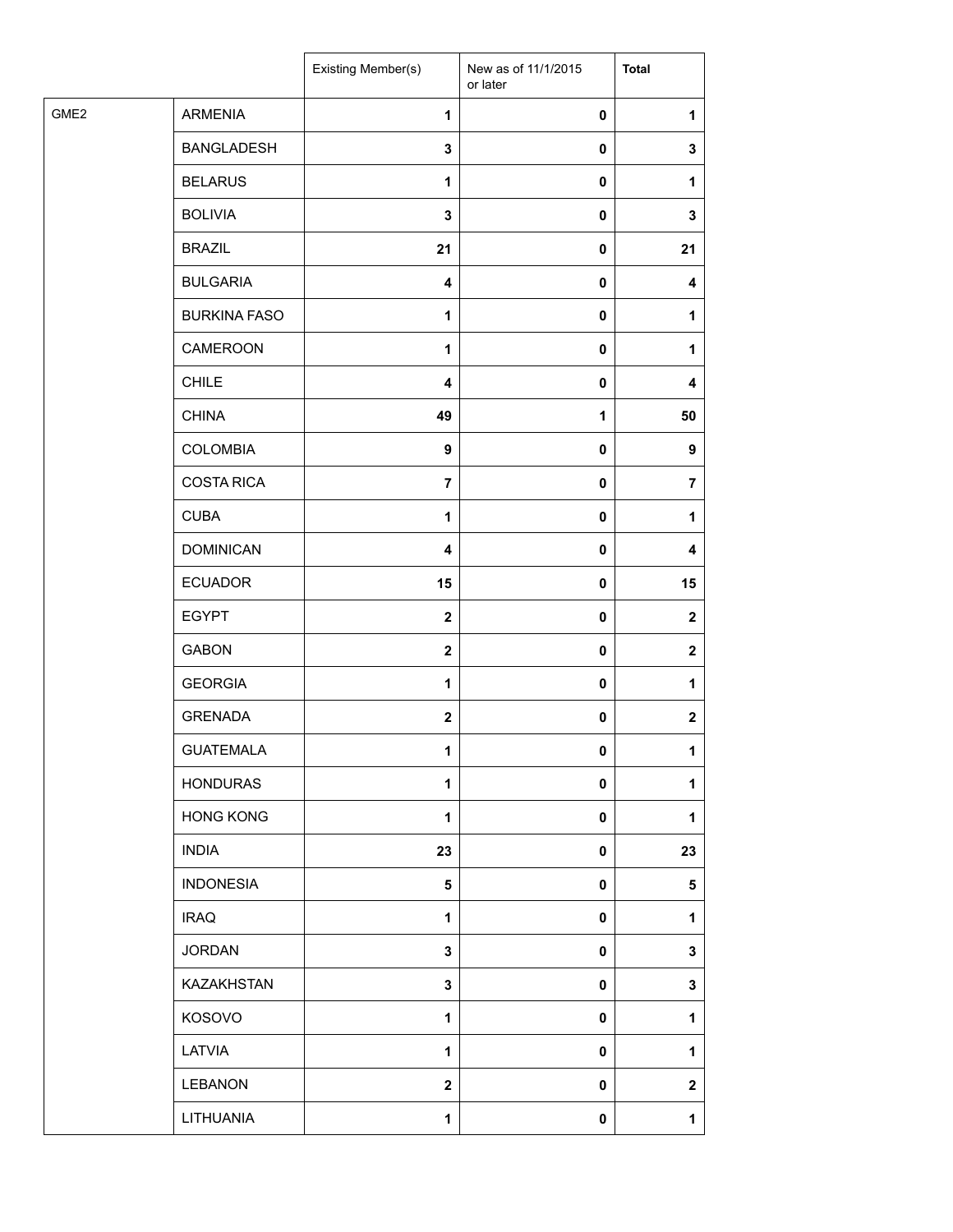| GME <sub>2</sub><br>MADAGASCAR<br>1<br>0<br><b>MALAYSIA</b><br>6<br>0<br><b>MARSHALL</b><br>1<br>0<br><b>MAURITIUS</b><br>$\mathbf{1}$<br>0<br><b>MEXICO</b><br>25<br>0<br><b>MONGOLIA</b><br>6<br>0<br><b>MOROCCO</b><br>$\overline{\mathbf{4}}$<br>0<br><b>NAMIBIA</b><br>0<br>1<br><b>NEPAL</b><br>3<br>0<br><b>NIGER</b><br>1<br>0 | <b>Total</b>            |
|----------------------------------------------------------------------------------------------------------------------------------------------------------------------------------------------------------------------------------------------------------------------------------------------------------------------------------------|-------------------------|
|                                                                                                                                                                                                                                                                                                                                        | 1                       |
|                                                                                                                                                                                                                                                                                                                                        | 6                       |
|                                                                                                                                                                                                                                                                                                                                        | 1                       |
|                                                                                                                                                                                                                                                                                                                                        | 1                       |
|                                                                                                                                                                                                                                                                                                                                        | 25                      |
|                                                                                                                                                                                                                                                                                                                                        | 6                       |
|                                                                                                                                                                                                                                                                                                                                        | $\overline{\mathbf{4}}$ |
|                                                                                                                                                                                                                                                                                                                                        | 1                       |
|                                                                                                                                                                                                                                                                                                                                        | 3                       |
|                                                                                                                                                                                                                                                                                                                                        | 1                       |
| <b>NIGERIA</b><br>0<br>6                                                                                                                                                                                                                                                                                                               | 6                       |
| <b>PAKISTAN</b><br>5<br>0                                                                                                                                                                                                                                                                                                              | 5                       |
| <b>PANAMA</b><br>$\overline{\mathbf{2}}$<br>0                                                                                                                                                                                                                                                                                          | $\mathbf{2}$            |
| PARAGUAY<br>1<br>0                                                                                                                                                                                                                                                                                                                     | 1                       |
| PEOPLES REP<br>1<br>0                                                                                                                                                                                                                                                                                                                  | 1                       |
| PERU<br>$\overline{\mathbf{r}}$<br>0                                                                                                                                                                                                                                                                                                   | $\overline{\mathbf{r}}$ |
| <b>PHILIPPINES</b><br>9<br>0                                                                                                                                                                                                                                                                                                           | 9                       |
| <b>POLAND</b><br>6<br>0                                                                                                                                                                                                                                                                                                                | 6                       |
| <b>RUSSIA</b><br>$\mathbf{1}$<br>0                                                                                                                                                                                                                                                                                                     | 1                       |
| <b>RUSSIAN</b><br>4<br>$\mathbf{0}$                                                                                                                                                                                                                                                                                                    | 4                       |
| SENEGAL<br>1<br>0                                                                                                                                                                                                                                                                                                                      | 1                       |
| SIERRA LEONE<br>$\mathbf{1}$<br>0                                                                                                                                                                                                                                                                                                      | 1                       |
| <b>SRI LANKA</b><br>$\mathbf{1}$<br>0                                                                                                                                                                                                                                                                                                  | 1                       |
| <b>SURINAME</b><br>$\mathbf{1}$<br>0                                                                                                                                                                                                                                                                                                   | 1                       |
| SYRIAN ARAB<br>1<br>0                                                                                                                                                                                                                                                                                                                  | 1                       |
| <b>TAIWAN ROC</b><br>$\mathbf{2}$<br>0                                                                                                                                                                                                                                                                                                 | $\mathbf{2}$            |
| <b>TAJIKISTAN</b><br>$\mathbf{2}$<br>0                                                                                                                                                                                                                                                                                                 | $\mathbf 2$             |
| THAILAND<br>14<br>0                                                                                                                                                                                                                                                                                                                    | 14                      |
| <b>TUNISIA</b><br>3<br>0                                                                                                                                                                                                                                                                                                               | 3                       |
| <b>TURKEY</b><br>25<br>0                                                                                                                                                                                                                                                                                                               | 25                      |
| <b>United States</b><br>$\mathbf{1}$<br>0                                                                                                                                                                                                                                                                                              | $\mathbf{1}$            |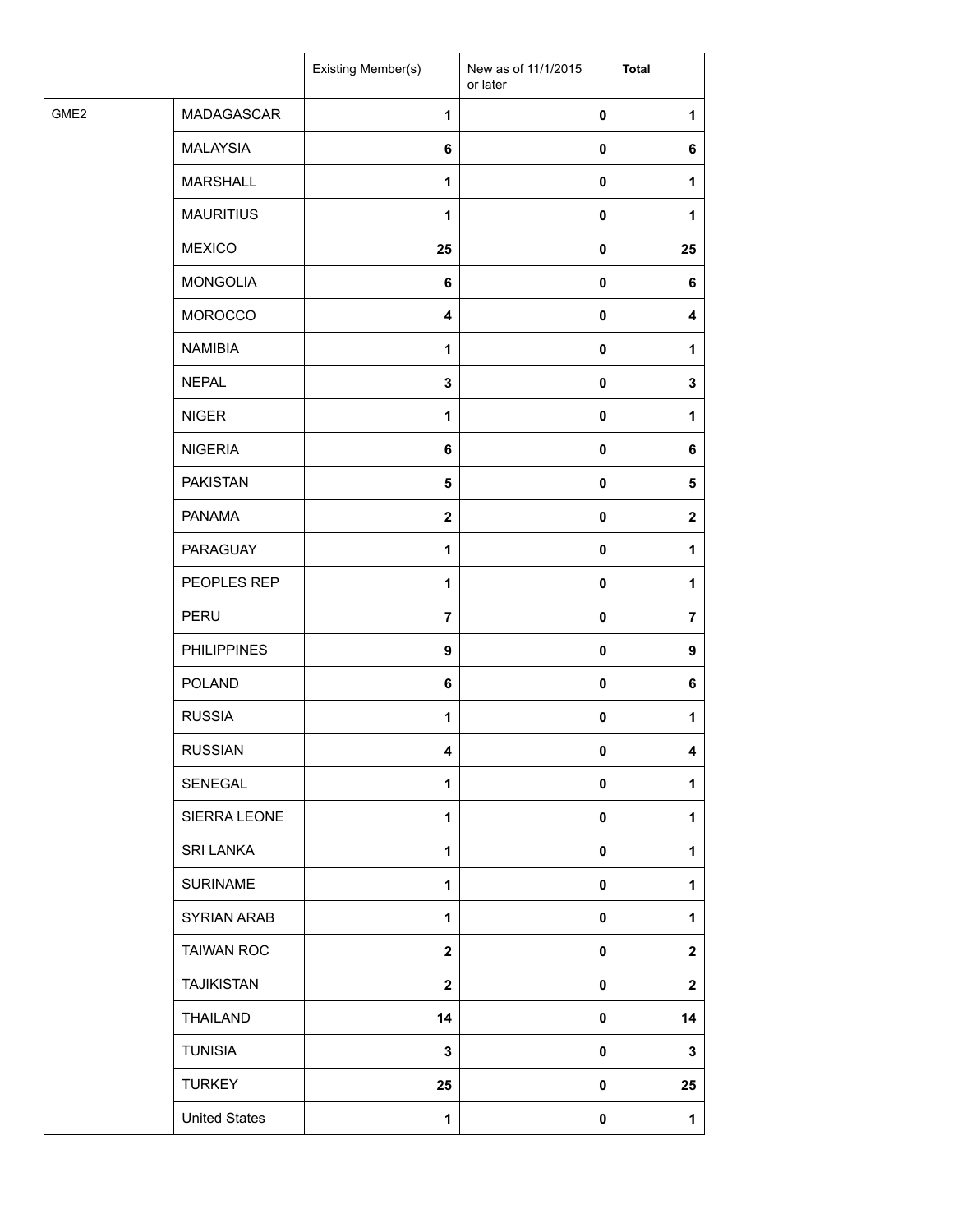|                  |                      | Existing Member(s)      | New as of 11/1/2015<br>or later | <b>Total</b>     |
|------------------|----------------------|-------------------------|---------------------------------|------------------|
| GME <sub>2</sub> | <b>UNITED</b>        | $\mathbf 2$             | $\pmb{0}$                       | $\boldsymbol{2}$ |
|                  | <b>URUGUAY</b>       | $\mathbf{2}$            | 0                               | $\boldsymbol{2}$ |
|                  | <b>UZBEKISTAN</b>    | 19                      | 0                               | 19               |
|                  | VANUATU              | 1                       | 0                               | 1                |
|                  | VENEZUELA            | $\mathbf{2}$            | 0                               | $\mathbf 2$      |
|                  | <b>VIET NAM</b>      | 1                       | 0                               | 1                |
|                  | <b>VIETNAM</b>       | $\mathbf 3$             | 0                               | $\mathbf 3$      |
|                  | <b>YEMEN</b>         | 1                       | 0                               | 1                |
|                  | <b>Total</b>         | 360                     | $\mathbf{1}$                    | 361              |
| GMI              | <b>DOMINICAN</b>     | $\pmb{0}$               | 1                               | $\mathbf{1}$     |
|                  | <b>HAITI</b>         | $\mathbf 0$             | 1                               | 1                |
|                  | <b>INDIA</b>         | $\pmb{0}$               | 1                               | 1                |
|                  | <b>POLAND</b>        | $\pmb{0}$               | $\mathbf 2$                     | $\boldsymbol{2}$ |
|                  | <b>RUSSIA</b>        | 1                       | $\pmb{0}$                       | 1                |
|                  | <b>SERBIA</b>        | 0                       | 3                               | $\mathbf 3$      |
|                  | <b>Total</b>         | $\mathbf{1}$            | 8                               | 9                |
| GMI <sub>2</sub> | <b>CHINA</b>         | $\pmb{0}$               | 1                               | 1                |
|                  | <b>Total</b>         | $\pmb{0}$               | $\mathbf{1}$                    | 1                |
| <b>IND</b>       | <b>United States</b> | 3,303                   | 68                              | 3,371            |
|                  | 02453-2728           | 1                       | 0                               | 1                |
|                  | AFGHANISTAN          | $\mathbf{1}$            | 0                               | 1                |
|                  | <b>AUSTRALIA</b>     | 19                      | 1                               | 20               |
|                  | <b>BAHRAIN</b>       | $\mathbf{1}$            | 0                               | 1                |
|                  | <b>BERMUDA</b>       | $\mathbf{1}$            | 0                               | 1                |
|                  | <b>BRAZIL</b>        | 3                       | 0                               | $\mathbf 3$      |
|                  | CANADA               | 354                     | 0                               | 354              |
|                  | <b>CHINA</b>         | 5                       | 0                               | 5                |
|                  | <b>COLOMBIA</b>      | $\overline{\mathbf{2}}$ | 1                               | $\mathbf 3$      |
|                  | <b>COSTA RICA</b>    | $\mathbf 3$             | $\pmb{0}$                       | $\mathbf 3$      |
|                  | <b>CYPRUS</b>        | $\mathbf{1}$            | 0                               | 1                |
|                  | <b>CZECH</b>         | 4                       | 0                               | 4                |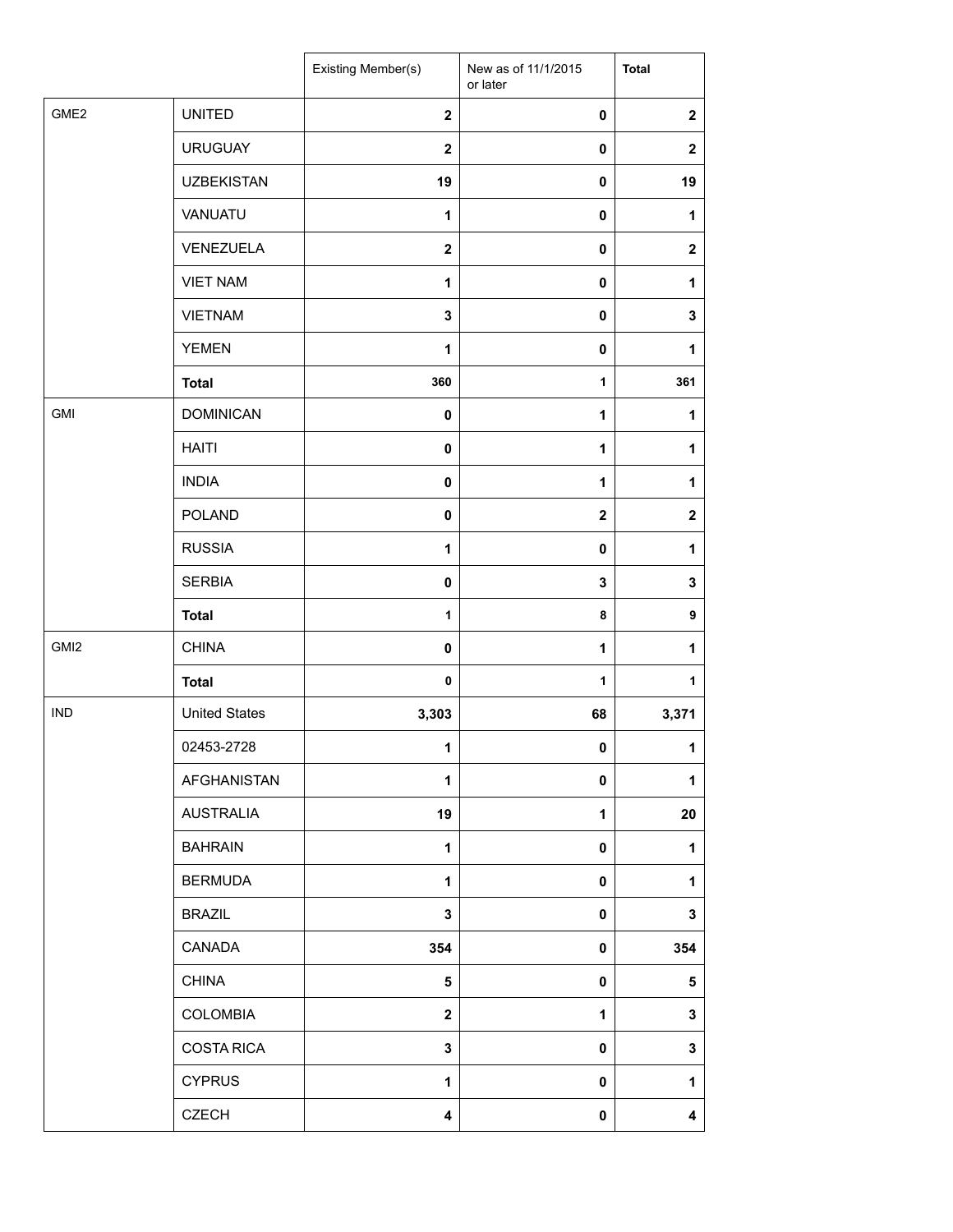| <b>IND</b><br><b>DENMARK</b><br>$\mathbf 3$<br>$\pmb{0}$<br>$\mathbf 3$<br><b>DOMINICAN</b><br>$\pmb{0}$<br>$\mathbf{1}$<br>1<br><b>ECUADOR</b><br>4<br>0<br>4<br><b>EGYPT</b><br>$\mathbf{2}$<br>0<br>$\mathbf{2}$<br><b>FRANCE</b><br>4<br>0<br>4<br><b>GERMANY</b><br>$\overline{7}$<br>0<br>$\overline{7}$<br><b>GREECE</b><br>$\mathbf 3$<br>$\pmb{0}$<br>3<br><b>HONG KONG</b><br>12<br>$\pmb{0}$<br>12<br><b>HONG KONG</b><br>3<br>0<br>3<br><b>HUNGARY</b><br>$\mathbf{1}$<br>0<br>$\mathbf{1}$<br><b>ICELAND</b><br>$\mathbf 1$<br>0<br>1<br><b>INDIA</b><br>$\mathbf{2}$<br>0<br>$\mathbf{2}$<br><b>IRELAND</b><br>$\mathbf{2}$<br>$\pmb{0}$<br>$\mathbf{2}$<br><b>ISRAEL</b><br>$\overline{\mathbf{5}}$<br>1<br>6<br><b>ITALY</b><br>8<br>0<br>8<br><b>JAPAN</b><br>213<br>213<br>0<br><b>JORDAN</b><br>3<br>0<br>3<br>Korea, Rebublic<br>4<br>0<br>4<br>KOREA,<br>$\mathbf 3$<br>$\pmb{0}$<br>3<br>KOSOVO<br>$\mathbf{1}$<br>0<br>1<br>KUWAIT<br>3<br>$\mathbf{1}$<br>4<br><b>MACAO</b><br>$\mathbf{1}$<br>0<br>1<br><b>MALAYSIA</b><br>$\mathbf 2$<br>0<br>$\mathbf{2}$<br><b>MEXICO</b><br>10<br>0<br>10<br>MOROCCO<br>$\mathbf{1}$<br>0<br>1<br>NETHERLAND<br>$\boldsymbol{2}$<br>3<br>1<br><b>NEW ZEALAND</b><br>$\overline{7}$<br>0<br>$\overline{7}$<br><b>NIGERIA</b><br>$\mathbf 3$<br>0<br>3<br><b>NORWAY</b><br>$\mathbf{1}$<br>4<br>5<br><b>OMAN</b><br>3<br>0<br>3<br><b>PAKISTAN</b><br>$\mathbf{2}$<br>$\pmb{0}$<br>$\mathbf 2$ |  | Existing Member(s) | New as of 11/1/2015<br>or later | <b>Total</b> |
|-----------------------------------------------------------------------------------------------------------------------------------------------------------------------------------------------------------------------------------------------------------------------------------------------------------------------------------------------------------------------------------------------------------------------------------------------------------------------------------------------------------------------------------------------------------------------------------------------------------------------------------------------------------------------------------------------------------------------------------------------------------------------------------------------------------------------------------------------------------------------------------------------------------------------------------------------------------------------------------------------------------------------------------------------------------------------------------------------------------------------------------------------------------------------------------------------------------------------------------------------------------------------------------------------------------------------------------------------------------------------------------------------------------------------------------------------------------|--|--------------------|---------------------------------|--------------|
|                                                                                                                                                                                                                                                                                                                                                                                                                                                                                                                                                                                                                                                                                                                                                                                                                                                                                                                                                                                                                                                                                                                                                                                                                                                                                                                                                                                                                                                           |  |                    |                                 |              |
|                                                                                                                                                                                                                                                                                                                                                                                                                                                                                                                                                                                                                                                                                                                                                                                                                                                                                                                                                                                                                                                                                                                                                                                                                                                                                                                                                                                                                                                           |  |                    |                                 |              |
|                                                                                                                                                                                                                                                                                                                                                                                                                                                                                                                                                                                                                                                                                                                                                                                                                                                                                                                                                                                                                                                                                                                                                                                                                                                                                                                                                                                                                                                           |  |                    |                                 |              |
|                                                                                                                                                                                                                                                                                                                                                                                                                                                                                                                                                                                                                                                                                                                                                                                                                                                                                                                                                                                                                                                                                                                                                                                                                                                                                                                                                                                                                                                           |  |                    |                                 |              |
|                                                                                                                                                                                                                                                                                                                                                                                                                                                                                                                                                                                                                                                                                                                                                                                                                                                                                                                                                                                                                                                                                                                                                                                                                                                                                                                                                                                                                                                           |  |                    |                                 |              |
|                                                                                                                                                                                                                                                                                                                                                                                                                                                                                                                                                                                                                                                                                                                                                                                                                                                                                                                                                                                                                                                                                                                                                                                                                                                                                                                                                                                                                                                           |  |                    |                                 |              |
|                                                                                                                                                                                                                                                                                                                                                                                                                                                                                                                                                                                                                                                                                                                                                                                                                                                                                                                                                                                                                                                                                                                                                                                                                                                                                                                                                                                                                                                           |  |                    |                                 |              |
|                                                                                                                                                                                                                                                                                                                                                                                                                                                                                                                                                                                                                                                                                                                                                                                                                                                                                                                                                                                                                                                                                                                                                                                                                                                                                                                                                                                                                                                           |  |                    |                                 |              |
|                                                                                                                                                                                                                                                                                                                                                                                                                                                                                                                                                                                                                                                                                                                                                                                                                                                                                                                                                                                                                                                                                                                                                                                                                                                                                                                                                                                                                                                           |  |                    |                                 |              |
|                                                                                                                                                                                                                                                                                                                                                                                                                                                                                                                                                                                                                                                                                                                                                                                                                                                                                                                                                                                                                                                                                                                                                                                                                                                                                                                                                                                                                                                           |  |                    |                                 |              |
|                                                                                                                                                                                                                                                                                                                                                                                                                                                                                                                                                                                                                                                                                                                                                                                                                                                                                                                                                                                                                                                                                                                                                                                                                                                                                                                                                                                                                                                           |  |                    |                                 |              |
|                                                                                                                                                                                                                                                                                                                                                                                                                                                                                                                                                                                                                                                                                                                                                                                                                                                                                                                                                                                                                                                                                                                                                                                                                                                                                                                                                                                                                                                           |  |                    |                                 |              |
|                                                                                                                                                                                                                                                                                                                                                                                                                                                                                                                                                                                                                                                                                                                                                                                                                                                                                                                                                                                                                                                                                                                                                                                                                                                                                                                                                                                                                                                           |  |                    |                                 |              |
|                                                                                                                                                                                                                                                                                                                                                                                                                                                                                                                                                                                                                                                                                                                                                                                                                                                                                                                                                                                                                                                                                                                                                                                                                                                                                                                                                                                                                                                           |  |                    |                                 |              |
|                                                                                                                                                                                                                                                                                                                                                                                                                                                                                                                                                                                                                                                                                                                                                                                                                                                                                                                                                                                                                                                                                                                                                                                                                                                                                                                                                                                                                                                           |  |                    |                                 |              |
|                                                                                                                                                                                                                                                                                                                                                                                                                                                                                                                                                                                                                                                                                                                                                                                                                                                                                                                                                                                                                                                                                                                                                                                                                                                                                                                                                                                                                                                           |  |                    |                                 |              |
|                                                                                                                                                                                                                                                                                                                                                                                                                                                                                                                                                                                                                                                                                                                                                                                                                                                                                                                                                                                                                                                                                                                                                                                                                                                                                                                                                                                                                                                           |  |                    |                                 |              |
|                                                                                                                                                                                                                                                                                                                                                                                                                                                                                                                                                                                                                                                                                                                                                                                                                                                                                                                                                                                                                                                                                                                                                                                                                                                                                                                                                                                                                                                           |  |                    |                                 |              |
|                                                                                                                                                                                                                                                                                                                                                                                                                                                                                                                                                                                                                                                                                                                                                                                                                                                                                                                                                                                                                                                                                                                                                                                                                                                                                                                                                                                                                                                           |  |                    |                                 |              |
|                                                                                                                                                                                                                                                                                                                                                                                                                                                                                                                                                                                                                                                                                                                                                                                                                                                                                                                                                                                                                                                                                                                                                                                                                                                                                                                                                                                                                                                           |  |                    |                                 |              |
|                                                                                                                                                                                                                                                                                                                                                                                                                                                                                                                                                                                                                                                                                                                                                                                                                                                                                                                                                                                                                                                                                                                                                                                                                                                                                                                                                                                                                                                           |  |                    |                                 |              |
|                                                                                                                                                                                                                                                                                                                                                                                                                                                                                                                                                                                                                                                                                                                                                                                                                                                                                                                                                                                                                                                                                                                                                                                                                                                                                                                                                                                                                                                           |  |                    |                                 |              |
|                                                                                                                                                                                                                                                                                                                                                                                                                                                                                                                                                                                                                                                                                                                                                                                                                                                                                                                                                                                                                                                                                                                                                                                                                                                                                                                                                                                                                                                           |  |                    |                                 |              |
|                                                                                                                                                                                                                                                                                                                                                                                                                                                                                                                                                                                                                                                                                                                                                                                                                                                                                                                                                                                                                                                                                                                                                                                                                                                                                                                                                                                                                                                           |  |                    |                                 |              |
|                                                                                                                                                                                                                                                                                                                                                                                                                                                                                                                                                                                                                                                                                                                                                                                                                                                                                                                                                                                                                                                                                                                                                                                                                                                                                                                                                                                                                                                           |  |                    |                                 |              |
|                                                                                                                                                                                                                                                                                                                                                                                                                                                                                                                                                                                                                                                                                                                                                                                                                                                                                                                                                                                                                                                                                                                                                                                                                                                                                                                                                                                                                                                           |  |                    |                                 |              |
|                                                                                                                                                                                                                                                                                                                                                                                                                                                                                                                                                                                                                                                                                                                                                                                                                                                                                                                                                                                                                                                                                                                                                                                                                                                                                                                                                                                                                                                           |  |                    |                                 |              |
|                                                                                                                                                                                                                                                                                                                                                                                                                                                                                                                                                                                                                                                                                                                                                                                                                                                                                                                                                                                                                                                                                                                                                                                                                                                                                                                                                                                                                                                           |  |                    |                                 |              |
|                                                                                                                                                                                                                                                                                                                                                                                                                                                                                                                                                                                                                                                                                                                                                                                                                                                                                                                                                                                                                                                                                                                                                                                                                                                                                                                                                                                                                                                           |  |                    |                                 |              |
|                                                                                                                                                                                                                                                                                                                                                                                                                                                                                                                                                                                                                                                                                                                                                                                                                                                                                                                                                                                                                                                                                                                                                                                                                                                                                                                                                                                                                                                           |  |                    |                                 |              |
|                                                                                                                                                                                                                                                                                                                                                                                                                                                                                                                                                                                                                                                                                                                                                                                                                                                                                                                                                                                                                                                                                                                                                                                                                                                                                                                                                                                                                                                           |  |                    |                                 |              |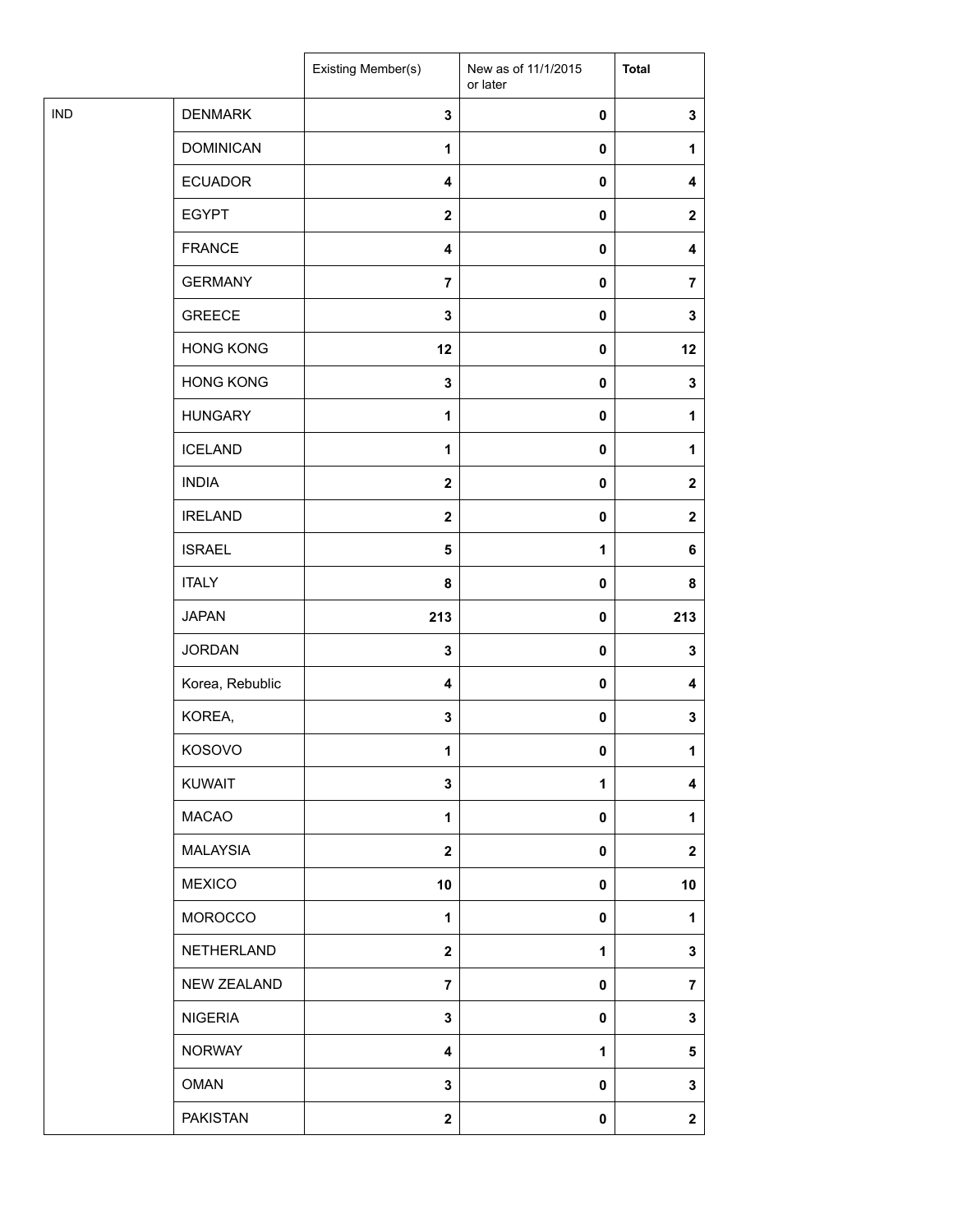|                  |                      | Existing Member(s) | New as of 11/1/2015<br>or later | <b>Total</b>     |
|------------------|----------------------|--------------------|---------------------------------|------------------|
| <b>IND</b>       | <b>PALESTINIAN</b>   | $\mathbf{1}$       | $\mathbf 0$                     | 1                |
|                  | PEOPLES REP          | 1                  | 0                               | 1                |
|                  | <b>PHILIPPINES</b>   | 1                  | $\mathbf 0$                     | 1                |
|                  | <b>PORTUGAL</b>      | 1                  | $\mathbf 0$                     | 1                |
|                  | Puerto Rico          | 10                 | $\mathbf 0$                     | 10               |
|                  | QATAR                | 16                 | $\mathbf 0$                     | 16               |
|                  | <b>RUSSIAN</b>       | 1                  | $\mathbf 0$                     | 1                |
|                  | SAUDI ARABIA         | 13                 | 0                               | 13               |
|                  | <b>SERBIA</b>        | 1                  | 0                               | 1                |
|                  | SINGAPORE            | 4                  | $\mathbf{1}$                    | 5                |
|                  | SOUTH AFRICA         | $\mathbf{2}$       | $\mathbf 0$                     | $\mathbf{2}$     |
|                  | SOUTH KOREA          | 9                  | $\mathbf 0$                     | $\boldsymbol{9}$ |
|                  | <b>SPAIN</b>         | 5                  | $\mathbf 0$                     | 5                |
|                  | SWEDEN               | $\overline{7}$     | 1                               | 8                |
|                  | SWITZERLAND          | 1                  | $\mathbf 0$                     | 1                |
|                  | <b>TAIWAN</b>        | 9                  | 1                               | 10               |
|                  | <b>TAIWAN ROC</b>    | $\mathbf{2}$       | $\mathbf 0$                     | $\mathbf{2}$     |
|                  | TRINIDAD AND         | 1                  | $\mathbf 0$                     | 1                |
|                  | <b>TURKEY</b>        | 1                  | 0                               | 1                |
|                  | UNITED ARAB          | 31                 | 0                               | 31               |
|                  | <b>UNITED</b>        | 11                 | 0                               | 11               |
|                  | <b>United States</b> | 16                 | $\pmb{0}$                       | 16               |
|                  | <b>UNITED</b>        | 265                | 16                              | 281              |
|                  | <b>URUGUAY</b>       | $\mathbf{1}$       | $\pmb{0}$                       | $\mathbf{1}$     |
|                  | <b>VIET NAM</b>      | $\mathbf 2$        | $\pmb{0}$                       | $\mathbf 2$      |
|                  | <b>VIETNAM</b>       | 1                  | 0                               | $\mathbf{1}$     |
|                  | <b>Total</b>         | 4,431              | 93                              | 4,524            |
| IND <sub>2</sub> | <b>United States</b> | 1,641              | 8                               | 1,649            |
|                  | <b>AUSTRALIA</b>     | 16                 | 0                               | 16               |
|                  | <b>AUSTRIA</b>       | $\mathbf 2$        | 0                               | $\mathbf{2}$     |
|                  | <b>BAHRAIN</b>       | 3                  | $\mathbf 0$                     | $\mathbf{3}$     |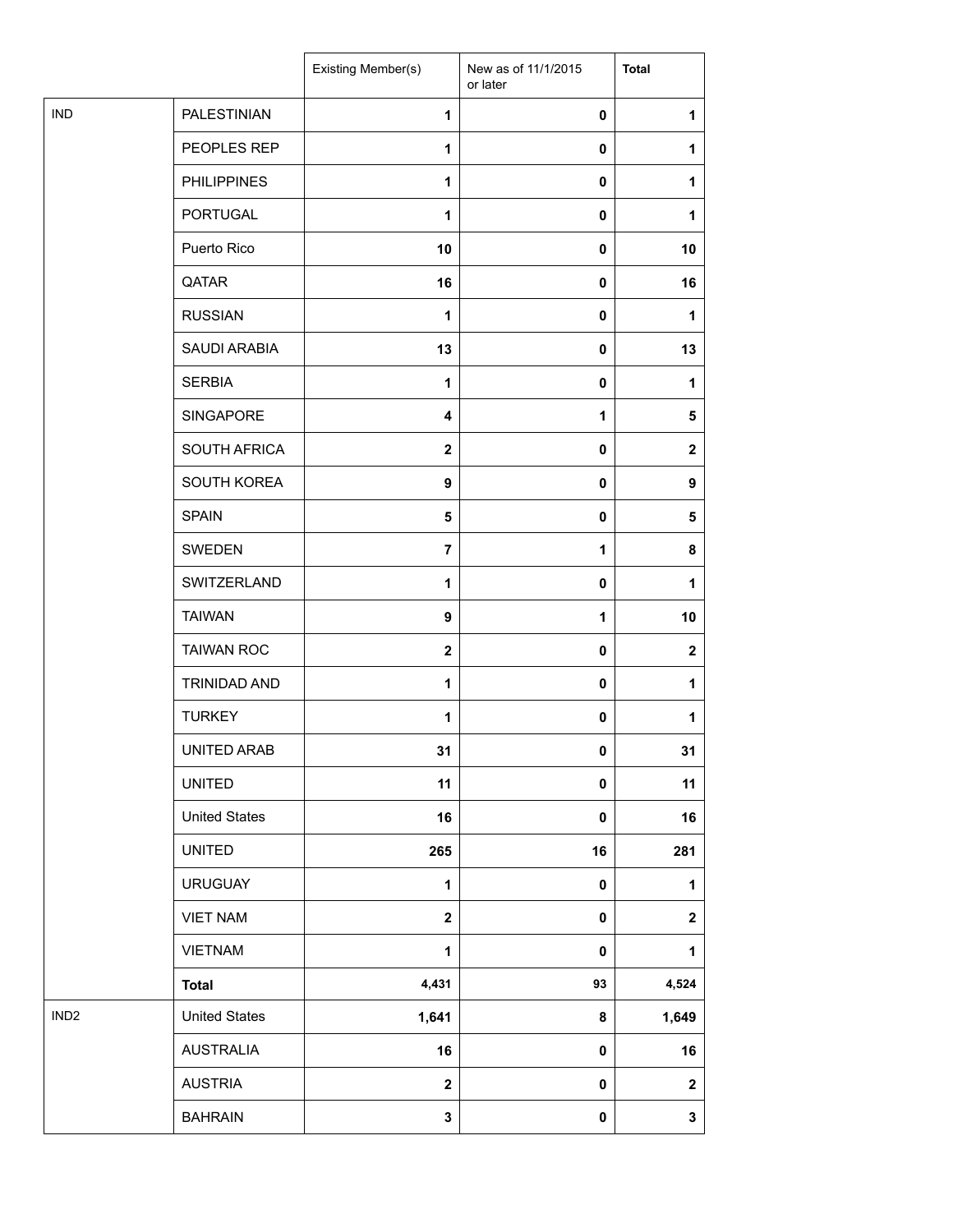|                  |                   | Existing Member(s)      | New as of 11/1/2015<br>or later | <b>Total</b>   |
|------------------|-------------------|-------------------------|---------------------------------|----------------|
| IND <sub>2</sub> | <b>BENIN</b>      | 1                       | $\pmb{0}$                       | 1              |
|                  | <b>BRAZIL</b>     | $\overline{\mathbf{4}}$ | $\pmb{0}$                       | 4              |
|                  | CANADA            | 100                     | $\pmb{0}$                       | 100            |
|                  | CAYMAN            | 1                       | $\pmb{0}$                       | 1              |
|                  | <b>CHINA</b>      | 4                       | $\pmb{0}$                       | 4              |
|                  | <b>COLOMBIA</b>   | $\mathbf{2}$            | $\pmb{0}$                       | $\mathbf{2}$   |
|                  | <b>COSTA RICA</b> | $\mathbf{1}$            | $\pmb{0}$                       | 1              |
|                  | <b>CYPRUS</b>     | 1                       | $\pmb{0}$                       | 1              |
|                  | <b>FINLAND</b>    | 1                       | $\pmb{0}$                       | 1              |
|                  | <b>FRANCE</b>     | 1                       | 0                               | 1              |
|                  | <b>GERMANY</b>    | $\overline{7}$          | $\pmb{0}$                       | $\overline{7}$ |
|                  | <b>GREECE</b>     | $\mathbf{1}$            | $\pmb{0}$                       | 1              |
|                  | <b>HONG KONG</b>  | $\overline{\mathbf{5}}$ | $\pmb{0}$                       | $\sqrt{5}$     |
|                  | <b>HONG KONG</b>  | $\overline{7}$          | $\pmb{0}$                       | $\overline{7}$ |
|                  | <b>INDIA</b>      | $\mathbf 3$             | $\pmb{0}$                       | 3              |
|                  | <b>IRAQ</b>       | 1                       | $\pmb{0}$                       | 1              |
|                  | <b>ITALY</b>      | $\overline{\mathbf{4}}$ | $\pmb{0}$                       | 4              |
|                  | <b>JAPAN</b>      | 94                      | $\pmb{0}$                       | 94             |
|                  | <b>KAZAKHSTAN</b> | 1                       | 0                               | 1              |
|                  | Korea, Rebublic   | $\overline{2}$          | $\pmb{0}$                       | $\overline{2}$ |
|                  | KOREA,            | $\overline{\mathbf{4}}$ | $\pmb{0}$                       | 4              |
|                  | <b>KUWAIT</b>     | $\overline{\mathbf{5}}$ | $\pmb{0}$                       | 5              |
|                  | Lao People's      | $\mathbf{1}$            | $\pmb{0}$                       | 1              |
|                  | <b>LUXEMBOURG</b> | $\mathbf{1}$            | $\pmb{0}$                       | 1              |
|                  | <b>MACAO</b>      | $\overline{\mathbf{4}}$ | $\pmb{0}$                       | 4              |
|                  | <b>MALAYSIA</b>   | $\mathbf 3$             | $\pmb{0}$                       | 3              |
|                  | <b>MARTINIQUE</b> | $\mathbf{1}$            | $\pmb{0}$                       | 1              |
|                  | NETHERLAND        | $\mathbf{1}$            | $\pmb{0}$                       | 1              |
|                  | <b>NEW</b>        | $\mathbf{1}$            | $\pmb{0}$                       | 1              |
|                  | NEW ZEALAND       | 3                       | $\pmb{0}$                       | 3              |
|                  | <b>NIGERIA</b>    | $\mathbf{1}$            | $\pmb{0}$                       | 1              |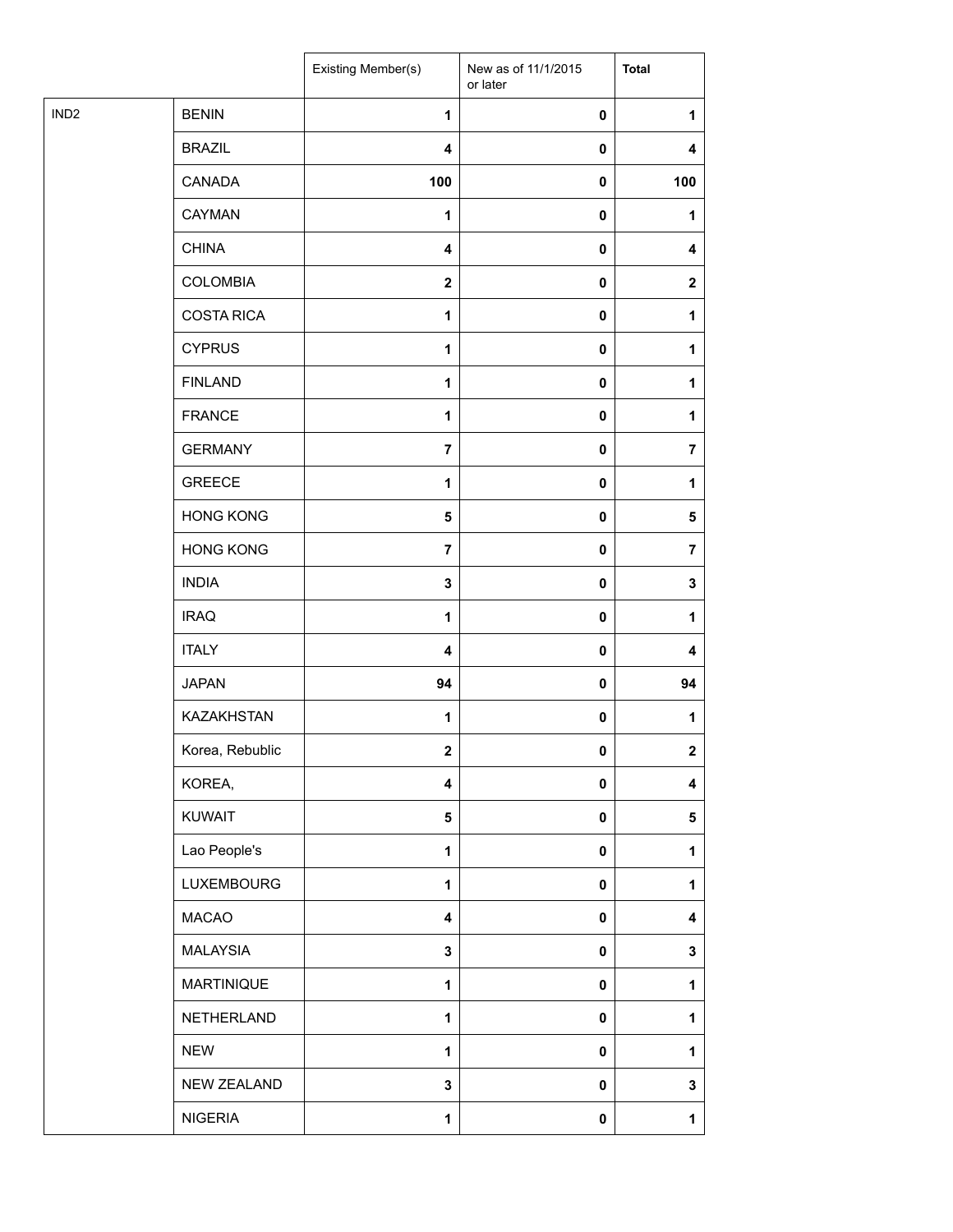|                  |                      | Existing Member(s)      | New as of 11/1/2015<br>or later | <b>Total</b>            |
|------------------|----------------------|-------------------------|---------------------------------|-------------------------|
| IND <sub>2</sub> | <b>NORWAY</b>        | 1                       | 0                               | 1                       |
|                  | <b>OMAN</b>          | 1                       | $\pmb{0}$                       | 1                       |
|                  | QATAR                | 15                      | $\pmb{0}$                       | 15                      |
|                  | <b>ROMANIA</b>       | $\mathbf{1}$            | $\mathbf 0$                     | 1                       |
|                  | <b>RUSSIAN</b>       | 1                       | $\pmb{0}$                       | 1                       |
|                  | SAUDI ARABIA         | 12                      | 1                               | 13                      |
|                  | SINGAPORE            | 3                       | $\pmb{0}$                       | 3                       |
|                  | <b>SLOVAKIA</b>      | $\mathbf{2}$            | $\pmb{0}$                       | $\mathbf{2}$            |
|                  | SOUTH KOREA          | 5                       | $\pmb{0}$                       | 5                       |
|                  | <b>SPAIN</b>         | $\mathbf{2}$            | $\pmb{0}$                       | $\boldsymbol{2}$        |
|                  | SWITZERLAND          | $\mathbf{2}$            | $\pmb{0}$                       | $\mathbf 2$             |
|                  | <b>TAIWAN</b>        | 6                       | $\pmb{0}$                       | 6                       |
|                  | <b>TAIWAN ROC</b>    | $\mathbf{2}$            | $\pmb{0}$                       | $\mathbf 2$             |
|                  | <b>THAILAND</b>      | $\mathbf{2}$            | $\mathbf 0$                     | $\boldsymbol{2}$        |
|                  | TRINIDAD AND         | $\mathbf{1}$            | 0                               | 1                       |
|                  | <b>TURKEY</b>        | $\mathbf{2}$            | $\mathbf 0$                     | $\boldsymbol{2}$        |
|                  | <b>UKRAINE</b>       | 1                       | $\mathbf 0$                     | 1                       |
|                  | UNITED ARAB          | 11                      | $\pmb{0}$                       | 11                      |
|                  | <b>UNITED</b>        | $\overline{7}$          | 0                               | 7                       |
|                  | <b>UNITED</b>        | 101                     | 5                               | 106                     |
|                  | <b>URUGUAY</b>       | $\overline{\mathbf{2}}$ | $\mathbf 0$                     | $\mathbf 2$             |
|                  | VENEZUELA            | $\mathbf{1}$            | $\pmb{0}$                       | $\mathbf{1}$            |
|                  | <b>Total</b>         | 2,109                   | 14                              | 2,123                   |
| LIF              | <b>United States</b> | 41                      | $\pmb{0}$                       | 41                      |
|                  | <b>AUSTRALIA</b>     | 1                       | $\mathbf 0$                     | 1                       |
|                  | CANADA               | $\overline{\mathbf{2}}$ | $\pmb{0}$                       | $\boldsymbol{2}$        |
|                  | <b>EGYPT</b>         | 1                       | $\pmb{0}$                       | 1                       |
|                  | <b>ISRAEL</b>        | 1                       | $\pmb{0}$                       | 1                       |
|                  | <b>JAPAN</b>         | $\mathbf{1}$            | $\pmb{0}$                       | $\mathbf{1}$            |
|                  | UNITED ARAB          | 1                       | $\pmb{0}$                       | 1                       |
|                  | <b>UNITED</b>        | $\mathbf{2}$            | $\pmb{0}$                       | $\overline{\mathbf{2}}$ |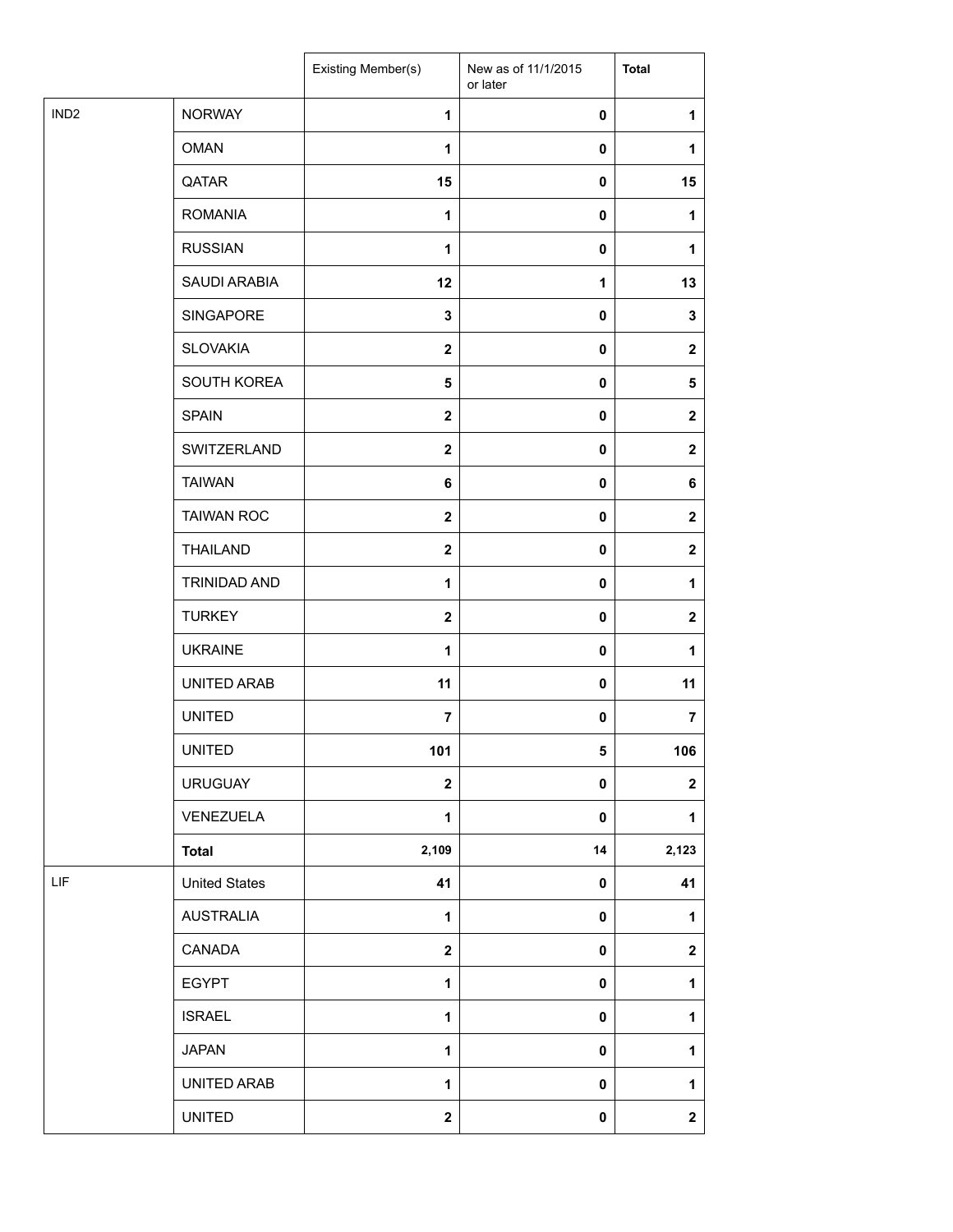|                 |                      | Existing Member(s)      | New as of 11/1/2015<br>or later | <b>Total</b>            |
|-----------------|----------------------|-------------------------|---------------------------------|-------------------------|
| LIF             | <b>UNITED</b>        | 1                       | $\mathbf 0$                     | 1                       |
|                 | <b>Total</b>         | 51                      | 0                               | 51                      |
| NT              | <b>United States</b> | 391                     | 15                              | 406                     |
|                 | <b>AUSTRALIA</b>     | 3                       | 1                               | 4                       |
|                 | <b>AUSTRIA</b>       | $\mathbf{1}$            | 0                               | 1                       |
|                 | CANADA               | 23                      | $\mathbf 0$                     | 23                      |
|                 | <b>CHINA</b>         | $\mathbf 3$             | 0                               | $\mathbf{3}$            |
|                 | <b>COLOMBIA</b>      | $\mathbf{1}$            | $\mathbf 0$                     | $\mathbf{1}$            |
|                 | <b>ECUADOR</b>       | $\mathbf 2$             | 0                               | $\mathbf 2$             |
|                 | <b>GERMANY</b>       | $\mathbf{1}$            | 0                               | $\mathbf{1}$            |
|                 | <b>GREECE</b>        | $\mathbf{1}$            | $\mathbf 0$                     | $\mathbf{1}$            |
|                 | <b>ITALY</b>         | $\mathbf{1}$            | $\pmb{0}$                       | $\mathbf{1}$            |
|                 | <b>JAPAN</b>         | 16                      | 0                               | 16                      |
|                 | <b>KUWAIT</b>        | 1                       | $\mathbf 0$                     | $\mathbf{1}$            |
|                 | <b>MARTINIQUE</b>    | $\mathbf{1}$            | 0                               | $\mathbf{1}$            |
|                 | <b>MATARA</b>        | 1                       | 0                               | 1                       |
|                 | <b>NEW ZEALAND</b>   | $\mathbf{1}$            | 0                               | $\mathbf{1}$            |
|                 | PERU                 | $\overline{\mathbf{2}}$ | 0                               | $\mathbf 2$             |
|                 | Puerto Rico          | 1                       | 0                               | 1                       |
|                 | QATAR                | $\mathbf 2$             | $\pmb{0}$                       | $\overline{\mathbf{2}}$ |
|                 | <b>RUSSIA</b>        | 1                       | 0                               | $\mathbf{1}$            |
|                 | SAUDI ARABIA         | 5                       | 0                               | $5\phantom{.0}$         |
|                 | <b>SLOVAKIA</b>      | $\mathbf{1}$            | 0                               | $\mathbf{1}$            |
|                 | SOUTH KOREA          | $\overline{\mathbf{2}}$ | 0                               | $\mathbf{2}$            |
|                 | <b>SPAIN</b>         | $\mathbf{1}$            | 0                               | $\mathbf{1}$            |
|                 | THAILAND             | 1                       | 0                               | $\mathbf{1}$            |
|                 | <b>UNITED</b>        | $\mathbf 2$             | 0                               | $\boldsymbol{2}$        |
|                 | <b>UNITED</b>        | 81                      | 3                               | 84                      |
|                 | <b>Total</b>         | 546                     | 19                              | 565                     |
| NT <sub>2</sub> | <b>United States</b> | 335                     | 0                               | 335                     |
|                 | <b>AUSTRALIA</b>     | 4                       | $\pmb{0}$                       | $\overline{\mathbf{4}}$ |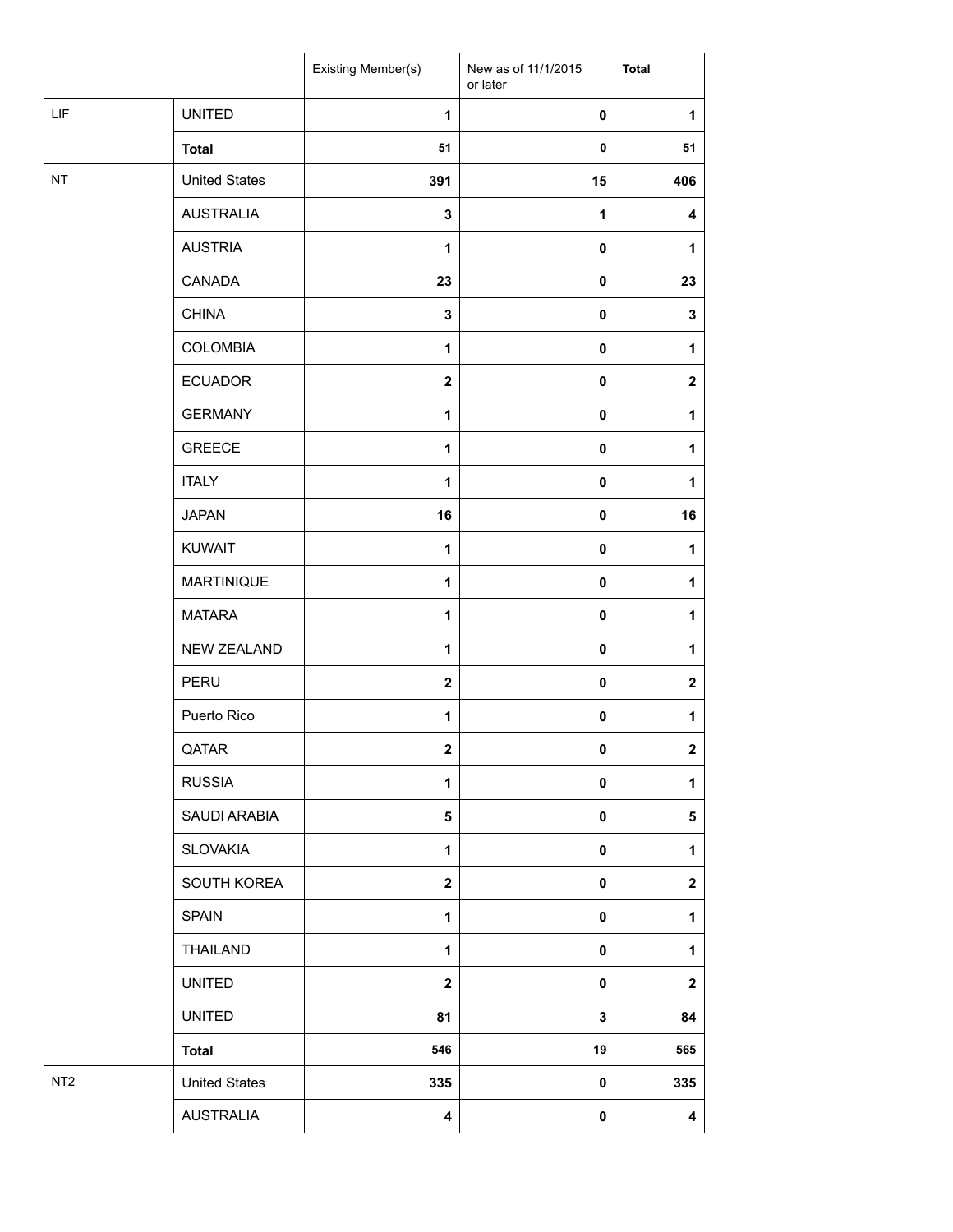|                 |                      | Existing Member(s) | New as of 11/1/2015<br>or later | <b>Total</b>   |
|-----------------|----------------------|--------------------|---------------------------------|----------------|
| NT <sub>2</sub> | CANADA               | $\overline{7}$     | 0                               | $\overline{7}$ |
|                 | <b>CHINA</b>         | 1                  | 0                               | 1              |
|                 | <b>HONG KONG</b>     | $\mathbf{2}$       | 0                               | $\mathbf{2}$   |
|                 | <b>HONG KONG</b>     | $\mathbf{1}$       | 0                               | 1              |
|                 | <b>HUNGARY</b>       | 1                  | 0                               | 1              |
|                 | <b>ITALY</b>         | 1                  | 0                               | 1              |
|                 | <b>JAPAN</b>         | $\overline{7}$     | 0                               | $\overline{7}$ |
|                 | KOREA,               | 1                  | 0                               | 1              |
|                 | <b>KUWAIT</b>        | 1                  | 0                               | 1              |
|                 | <b>MACAO</b>         | $\mathbf{1}$       | 0                               | 1              |
|                 | SAUDI ARABIA         | 1                  | 0                               | 1              |
|                 | SINGAPORE            | $\mathbf{1}$       | 0                               | 1              |
|                 | SOUTH KOREA          | $\mathbf{1}$       | 0                               | 1              |
|                 | SWITZERLAND          | 1                  | 0                               | 1              |
|                 | <b>TAIWAN</b>        | $\mathbf{2}$       | 0                               | $\mathbf{2}$   |
|                 | <b>UNITED</b>        | $\mathbf{1}$       | 0                               | 1              |
|                 | <b>UNITED</b>        | 31                 | $\mathbf 2$                     | 33             |
|                 | <b>Total</b>         | 400                | $\mathbf 2$                     | 402            |
| <b>PTR</b>      | <b>United States</b> | 328                | 12                              | 340            |
|                 | <b>AUSTRALIA</b>     | 3                  | $\mathbf 0$                     | 3              |
|                 | <b>BRAZIL</b>        | 4                  | 0                               | 4              |
|                 | CANADA               | 22                 | 0                               | 22             |
|                 | <b>CHILE</b>         | $\mathbf{1}$       | 0                               | 1              |
|                 | <b>CHINA</b>         | 4                  | 0                               | 4              |
|                 | <b>CZECH</b>         | $\boldsymbol{2}$   | 0                               | $\mathbf 2$    |
|                 | <b>DOMINICAN</b>     | $\mathbf{1}$       | 0                               | 1              |
|                 | <b>ECUADOR</b>       | 4                  | 5                               | 9              |
|                 | <b>EGYPT</b>         | $\mathbf{1}$       | 0                               | 1              |
|                 | <b>FRANCE</b>        | 0                  | 1                               | 1              |
|                 | <b>GERMANY</b>       | 1                  | 0                               | 1              |
|                 | GREECE               | 1                  | 0                               | 1              |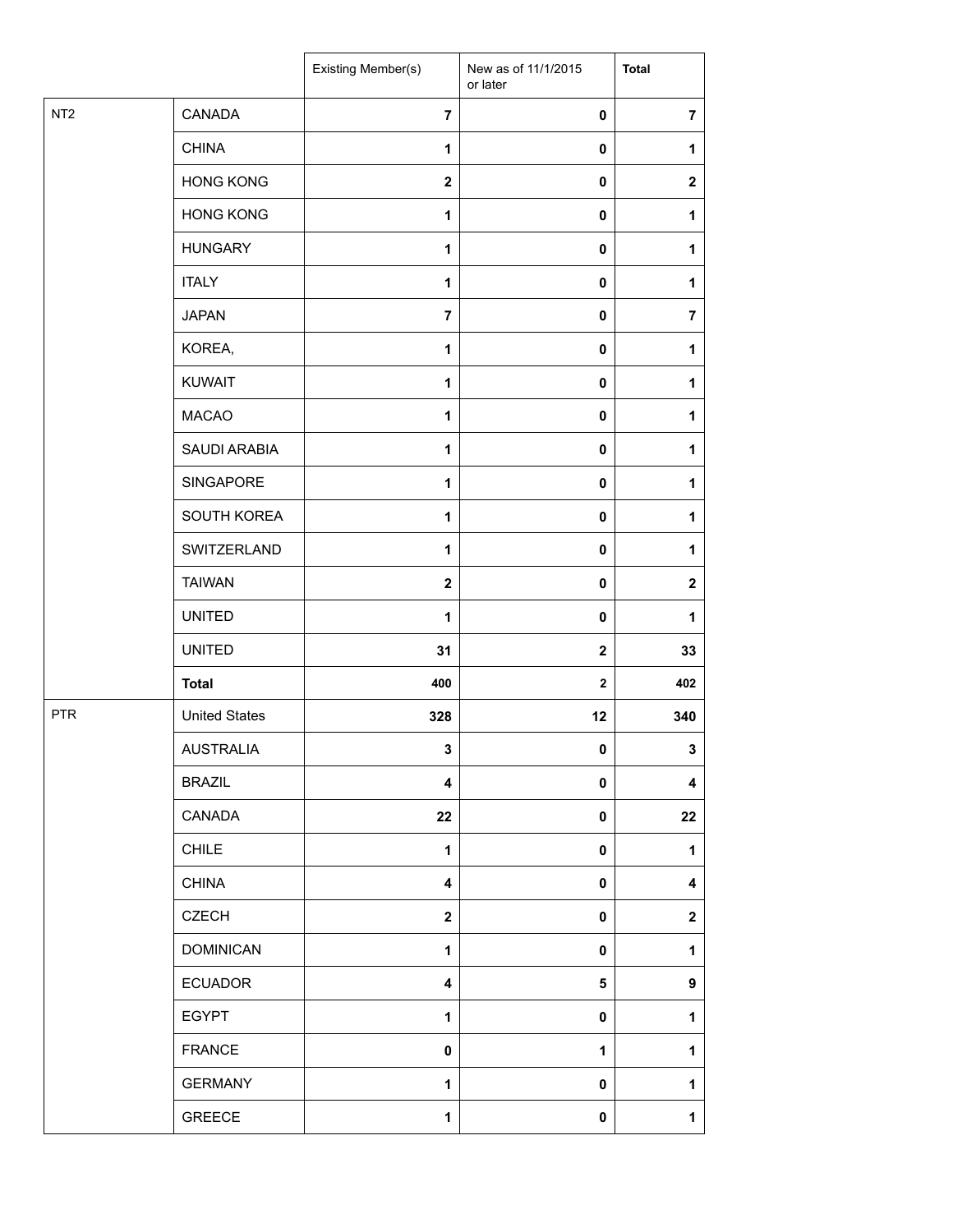|            |                    | Existing Member(s) | New as of 11/1/2015<br>or later | <b>Total</b> |
|------------|--------------------|--------------------|---------------------------------|--------------|
| <b>PTR</b> | <b>HAITI</b>       | $\mathbf{1}$       | $\pmb{0}$                       | 1            |
|            | <b>IRAQ</b>        | 1                  | $\pmb{0}$                       | 1            |
|            | <b>ISRAEL</b>      | 1                  | $\pmb{0}$                       | 1            |
|            | <b>JAPAN</b>       | 8                  | $\pmb{0}$                       | 8            |
|            | <b>MACAO</b>       | 1                  | 0                               | 1            |
|            | <b>MEXICO</b>      | $\mathbf{2}$       | $\pmb{0}$                       | $\mathbf{2}$ |
|            | <b>MOROCCO</b>     | $\mathbf{1}$       | $\pmb{0}$                       | 1            |
|            | <b>NEPAL</b>       | 1                  | $\pmb{0}$                       | 1            |
|            | <b>NEW ZEALAND</b> | 1                  | $\pmb{0}$                       | 1            |
|            | <b>NIGERIA</b>     | $\mathbf{1}$       | $\pmb{0}$                       | 1            |
|            | <b>NORTHERN</b>    | 1                  | $\pmb{0}$                       | 1            |
|            | <b>OMAN</b>        | $\mathbf{1}$       | $\pmb{0}$                       | 1            |
|            | <b>PAKISTAN</b>    | $\mathbf{1}$       | $\pmb{0}$                       | 1            |
|            | <b>PANAMA</b>      | 1                  | $\pmb{0}$                       | 1            |
|            | PERU               | 1                  | $\pmb{0}$                       | 1            |
|            | <b>PHILIPPINES</b> | $\mathbf{1}$       | $\pmb{0}$                       | 1            |
|            | Puerto Rico        | ${\bf 5}$          | $\pmb{0}$                       | 5            |
|            | QATAR              | 1                  | $\pmb{0}$                       | 1            |
|            | SAUDI ARABIA       | $\mathbf{1}$       | $\pmb{0}$                       | 1            |
|            | SINGAPORE          | 1                  | $\mathbf{0}$                    | 1            |
|            | <b>SLOVENIA</b>    | 1                  | $\pmb{0}$                       | 1            |
|            | SOUTH AFRICA       | $\mathbf{1}$       | $\pmb{0}$                       | 1            |
|            | SOUTH KOREA        | $\mathbf{1}$       | $\pmb{0}$                       | 1            |
|            | <b>SPAIN</b>       | $\mathbf{1}$       | $\pmb{0}$                       | 1            |
|            | <b>TAIWAN</b>      | $\mathbf{1}$       | $\pmb{0}$                       | 1            |
|            | <b>TAIWAN ROC</b>  | 1                  | 0                               | 1            |
|            | TANZANIA,          | 4                  | $\pmb{0}$                       | 4            |
|            | <b>THAILAND</b>    | $\mathbf{2}$       | $\pmb{0}$                       | $\mathbf{2}$ |
|            | <b>TURKEY</b>      | $\mathbf 3$        | $\pmb{0}$                       | 3            |
|            | UNITED ARAB        | $\mathbf{2}$       | $\pmb{0}$                       | $\mathbf{2}$ |
|            | <b>UNITED</b>      | $\mathbf 2$        | $\mathbf 1$                     | $\mathbf 3$  |
|            |                    |                    |                                 |              |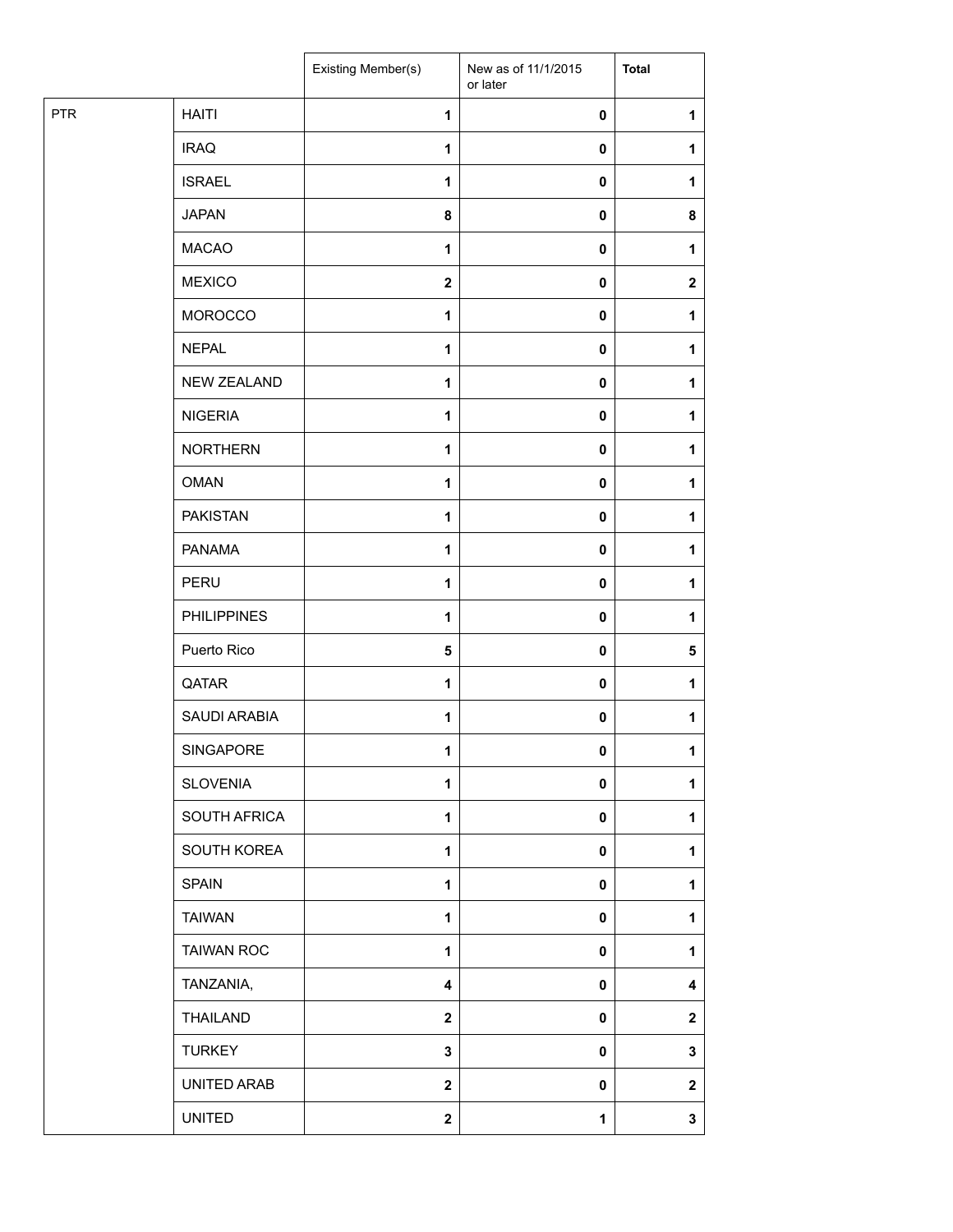|                  |                      | Existing Member(s) | New as of 11/1/2015<br>or later | <b>Total</b>     |
|------------------|----------------------|--------------------|---------------------------------|------------------|
| <b>PTR</b>       | <b>United States</b> | $\mathbf{2}$       | $\pmb{0}$                       | $\mathbf{2}$     |
|                  | <b>UNITED</b>        | 26                 | 1                               | 27               |
|                  | VENEZUELA            | $\mathbf 3$        | 0                               | $\mathbf 3$      |
|                  | <b>Total</b>         | 454                | 20                              | 474              |
| PTR <sub>2</sub> | <b>United States</b> | 195                | $\mathbf 2$                     | 197              |
|                  | <b>ARMENIA</b>       | 1                  | 0                               | 1                |
|                  | <b>BRAZIL</b>        | $\mathbf{2}$       | 0                               | $\mathbf{2}$     |
|                  | CANADA               | 8                  | $\mathbf 0$                     | 8                |
|                  | <b>CHILE</b>         | 1                  | 0                               | $\mathbf{1}$     |
|                  | <b>CHINA</b>         | $\mathbf 3$        | 0                               | $\mathbf 3$      |
|                  | <b>COLOMBIA</b>      | 1                  | 0                               | 1                |
|                  | <b>CZECH</b>         | $\mathbf{1}$       | 0                               | $\mathbf{1}$     |
|                  | <b>HONG KONG</b>     | $\mathbf{1}$       | 0                               | 1                |
|                  | <b>INDONESIA</b>     | $\mathbf{2}$       | 0                               | $\mathbf{2}$     |
|                  | <b>ISRAEL</b>        | $\mathbf{1}$       | 0                               | 1                |
|                  | <b>ITALY</b>         | 1                  | 0                               | $\mathbf{1}$     |
|                  | <b>JAPAN</b>         | $\mathbf 3$        | 0                               | $\mathbf 3$      |
|                  | <b>MACAO</b>         | 1                  | 0                               | 1                |
|                  | <b>PHILIPPINES</b>   | 1                  | 0                               | $\mathbf{1}$     |
|                  | <b>POLAND</b>        | 1                  | 0                               | $\mathbf{1}$     |
|                  | SAUDI ARABIA         | 9                  | 0                               | $\boldsymbol{9}$ |
|                  | <b>TAIWAN</b>        | 5                  | 0                               | 5                |
|                  | <b>TURKEY</b>        | 5                  | 0                               | 5                |
|                  | UNITED ARAB          | $\mathbf{1}$       | 0                               | $\mathbf{1}$     |
|                  | <b>UNITED</b>        | 14                 | 1                               | 15               |
|                  | <b>Total</b>         | 257                | $\mathbf{3}$                    | 260              |
| <b>RET</b>       | <b>United States</b> | 131                | 0                               | 131              |
|                  | ARGENTINA            | 1                  | 0                               | 1                |
|                  | <b>BRAZIL</b>        | $\mathbf{1}$       | 0                               | $\mathbf{1}$     |
|                  | CANADA               | 6                  | 0                               | 6                |
|                  | <b>COLOMBIA</b>      | 1                  | $\pmb{0}$                       | $\mathbf{1}$     |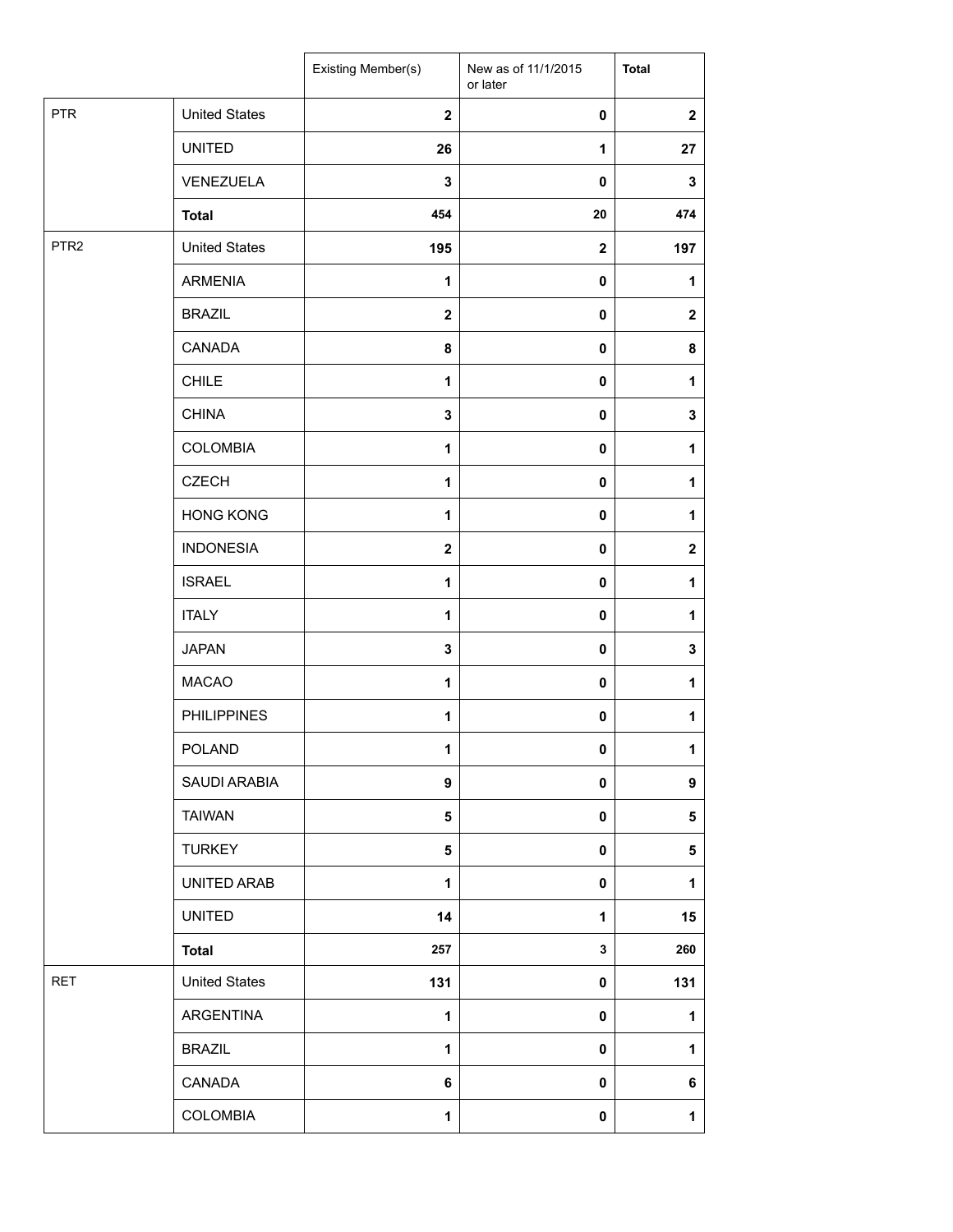|                  |                      | Existing Member(s)      | New as of 11/1/2015<br>or later | <b>Total</b>     |
|------------------|----------------------|-------------------------|---------------------------------|------------------|
| <b>RET</b>       | <b>GERMANY</b>       | 1                       | 0                               | 1                |
|                  | <b>JAPAN</b>         | 3                       | 0                               | $\mathbf 3$      |
|                  | <b>PORTUGAL</b>      | 1                       | $\mathbf 0$                     | 1                |
|                  | <b>SRI LANKA</b>     | 1                       | 0                               | 1                |
|                  | <b>UNITED</b>        | 5                       | 0                               | ${\bf 5}$        |
|                  | <b>Total</b>         | 151                     | 0                               | 151              |
| RET <sub>2</sub> | <b>United States</b> | 79                      | 0                               | 79               |
|                  | <b>AUSTRALIA</b>     | $\mathbf{1}$            | $\mathbf 0$                     | 1                |
|                  | CANADA               | $\mathbf{1}$            | 0                               | 1                |
|                  | <b>ISRAEL</b>        | $\overline{\mathbf{4}}$ | $\mathbf 0$                     | $\boldsymbol{4}$ |
|                  | <b>ITALY</b>         | $\mathbf{1}$            | 0                               | 1                |
|                  | <b>JAPAN</b>         | 4                       | $\mathbf 0$                     | 4                |
|                  | <b>SPAIN</b>         | $\mathbf{1}$            | 0                               | 1                |
|                  | <b>UNITED</b>        | $\mathbf{1}$            | 0                               | 1                |
|                  | <b>UNITED</b>        | $\mathbf{1}$            | $\mathbf 0$                     | 1                |
|                  | <b>Total</b>         | 93                      | 0                               | 93               |
| STU              | <b>United States</b> | 674                     | 18                              | 692              |
|                  | <b>AUSTRALIA</b>     | 8                       | 1                               | $\boldsymbol{9}$ |
|                  | <b>BELGIUM</b>       | 1                       | 0                               | 1                |
|                  | <b>BRAZIL</b>        | 1                       | 0                               | $\mathbf{1}$     |
|                  | CANADA               | 74                      | 0                               | 74               |
|                  | <b>CHINA</b>         | $\overline{7}$          | 1                               | 8                |
|                  | <b>COLOMBIA</b>      | $\mathbf{1}$            | $\pmb{0}$                       | $\mathbf{1}$     |
|                  | <b>GERMANY</b>       | $\mathbf{3}$            | $\pmb{0}$                       | $\mathbf 3$      |
|                  | <b>GUAM</b>          | $\mathbf{1}$            | 0                               | $\mathbf{1}$     |
|                  | <b>HAITI</b>         | $\mathbf{1}$            | 0                               | 1                |
|                  | <b>HONG KONG</b>     | $\mathbf 2$             | $\pmb{0}$                       | $\boldsymbol{2}$ |
|                  | <b>ITALY</b>         | $\mathbf{1}$            | $\pmb{0}$                       | $\mathbf{1}$     |
|                  | <b>JAPAN</b>         | 11                      | $\pmb{0}$                       | 11               |
|                  | Korea, Rebublic      | 1                       | $\pmb{0}$                       | 1                |
|                  | MALAYSIA             | $\mathbf{1}$            | $\pmb{0}$                       | $\mathbf{1}$     |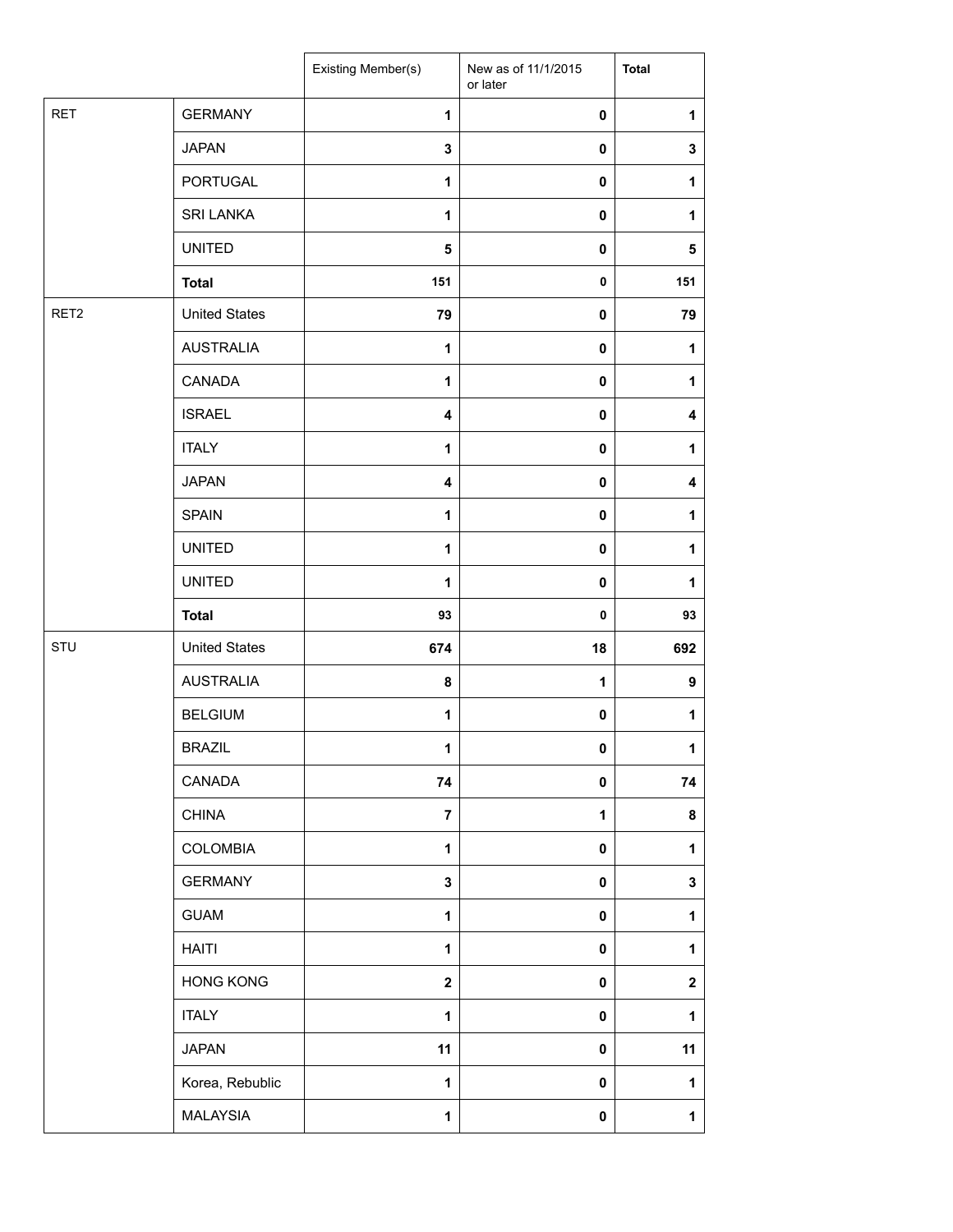|                  |                      | Existing Member(s) | New as of 11/1/2015<br>or later | <b>Total</b>     |
|------------------|----------------------|--------------------|---------------------------------|------------------|
| STU              | <b>MEXICO</b>        | 1                  | $\mathbf 0$                     | 1                |
|                  | <b>NEW ZEALAND</b>   | $\mathbf{2}$       | $\mathbf 0$                     | $\mathbf{2}$     |
|                  | <b>PHILIPPINES</b>   | $\mathbf{2}$       | $\mathbf 0$                     | $\boldsymbol{2}$ |
|                  | <b>POLAND</b>        | 1                  | $\mathbf 0$                     | 1                |
|                  | <b>PORTUGAL</b>      | 1                  | 0                               | 1                |
|                  | <b>RUSSIAN</b>       | 1                  | $\mathbf 0$                     | 1                |
|                  | SAUDI ARABIA         | $\mathbf{2}$       | $\pmb{0}$                       | $\mathbf{2}$     |
|                  | <b>SLOVENIA</b>      | 1                  | $\mathbf 0$                     | 1                |
|                  | SOUTH KOREA          | 3                  | $\mathbf 0$                     | $\mathbf 3$      |
|                  | <b>SPAIN</b>         | 1                  | $\mathbf 0$                     | 1                |
|                  | <b>THAILAND</b>      | 23                 | 0                               | 23               |
|                  | <b>TURKEY</b>        | 1                  | $\mathbf 2$                     | $\mathbf 3$      |
|                  | <b>UNITED</b>        | 8                  | 1                               | $\boldsymbol{9}$ |
|                  | <b>United States</b> | 1                  | $\mathbf 0$                     | 1                |
|                  | <b>UNITED</b>        | 91                 | 6                               | 97               |
|                  | <b>UZBEKISTAN</b>    | 1                  | $\mathbf 0$                     | 1                |
|                  | <b>Total</b>         | 927                | 29                              | 956              |
| STU <sub>2</sub> | <b>United States</b> | 353                | 5                               | 358              |
|                  | <b>AUSTRALIA</b>     | 5                  | $\mathbf 0$                     | ${\bf 5}$        |
|                  | <b>BRAZIL</b>        | $\mathbf 2$        | $\mathbf 0$                     | $\mathbf{2}$     |
|                  | CAMEROON             | 1                  | $\mathbf{1}$                    | $\mathbf{2}$     |
|                  | CANADA               | 25                 | $\mathbf 0$                     | 25               |
|                  | <b>CHINA</b>         | $\mathbf{2}$       | $\pmb{0}$                       | $\mathbf 2$      |
|                  | <b>FRANCE</b>        | $\mathbf{1}$       | $\mathbf 0$                     | 1                |
|                  | <b>GERMANY</b>       | 1                  | $\pmb{0}$                       | 1                |
|                  | <b>HONG KONG</b>     | $\mathbf{2}$       | 0                               | $\boldsymbol{2}$ |
|                  | <b>HONG KONG</b>     | $\mathbf{1}$       | $\pmb{0}$                       | 1                |
|                  | <b>INDONESIA</b>     | 1                  | $\pmb{0}$                       | 1                |
|                  | <b>ISRAEL</b>        | $\mathbf{2}$       | 0                               | $\mathbf{2}$     |
|                  | <b>JAPAN</b>         | 4                  | $\pmb{0}$                       | 4                |
|                  | Korea, Rebublic      | $\mathbf 0$        | $\mathbf 1$                     | $\mathbf{1}$     |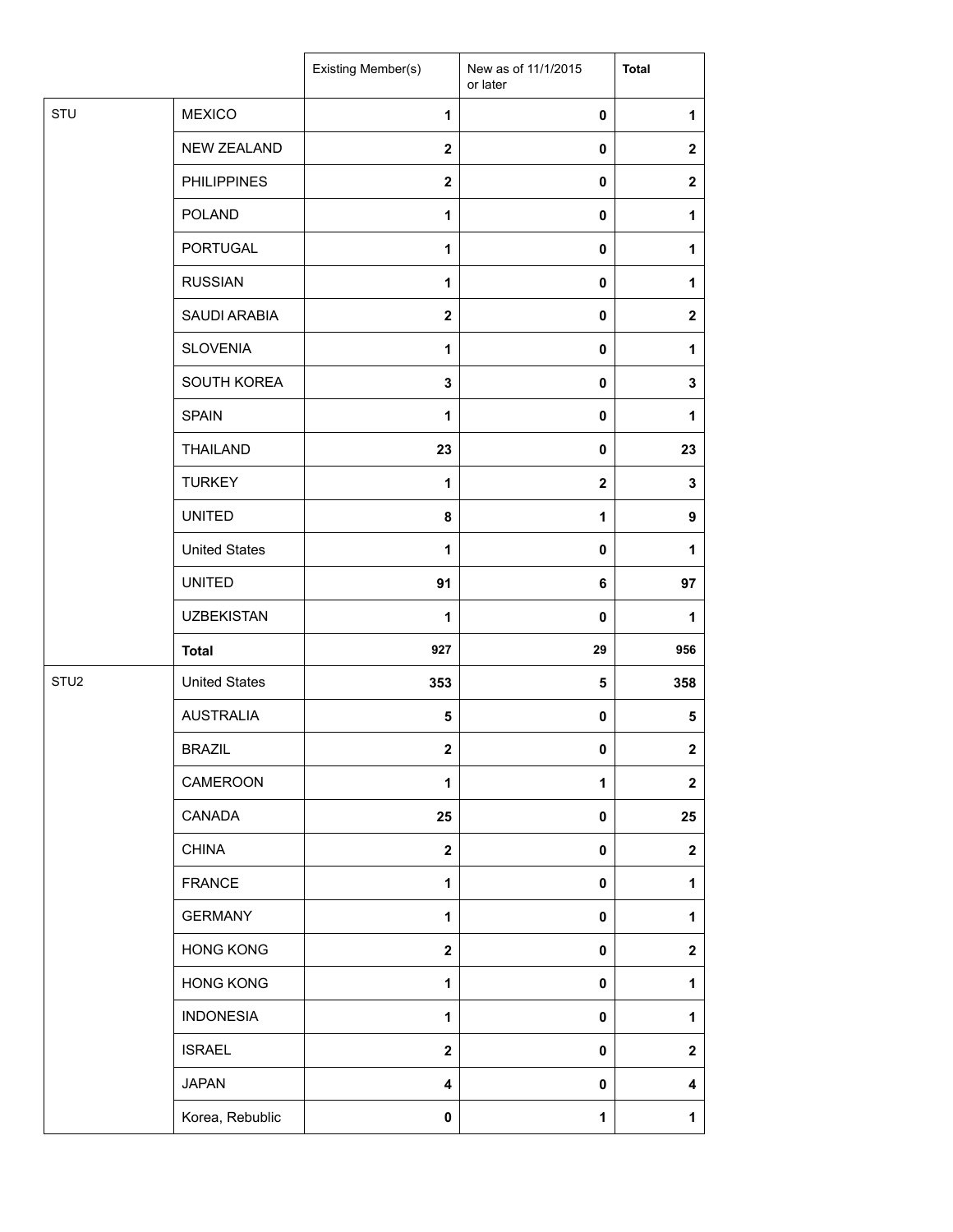|                  |                    | Existing Member(s) | New as of 11/1/2015<br>or later | <b>Total</b> |
|------------------|--------------------|--------------------|---------------------------------|--------------|
| STU <sub>2</sub> | KOREA,             | 1                  | $\mathbf{0}$                    | 1            |
|                  | <b>LEBANON</b>     | 1                  | 0                               | 1            |
|                  | <b>LIBYAN ARAB</b> | 1                  | $\mathbf 0$                     | 1            |
|                  | <b>MEXICO</b>      | 3                  | 0                               | $\mathbf 3$  |
|                  | <b>NEPAL</b>       | 1                  | $\mathbf 0$                     | 1            |
|                  | <b>NEW ZEALAND</b> | 1                  | $\mathbf{0}$                    | 1            |
|                  | <b>OMAN</b>        | 1                  | 0                               | 1            |
|                  | Puerto Rico        | 1                  | $\mathbf{0}$                    | 1            |
|                  | SINGAPORE          | 1                  | $\mathbf 0$                     | 1            |
|                  | <b>TAIWAN ROC</b>  | 1                  | $\mathbf{0}$                    | 1            |
|                  | <b>UNITED</b>      | 5                  | 0                               | 5            |
|                  | <b>UNITED</b>      | 24                 | 3                               | 27           |
|                  | <b>Total</b>       | 441                | 10                              | 451          |
| <b>Total</b>     |                    | 11,072             | 215                             | 11,287       |

This report is based on members paid through 11/30/2015 or later.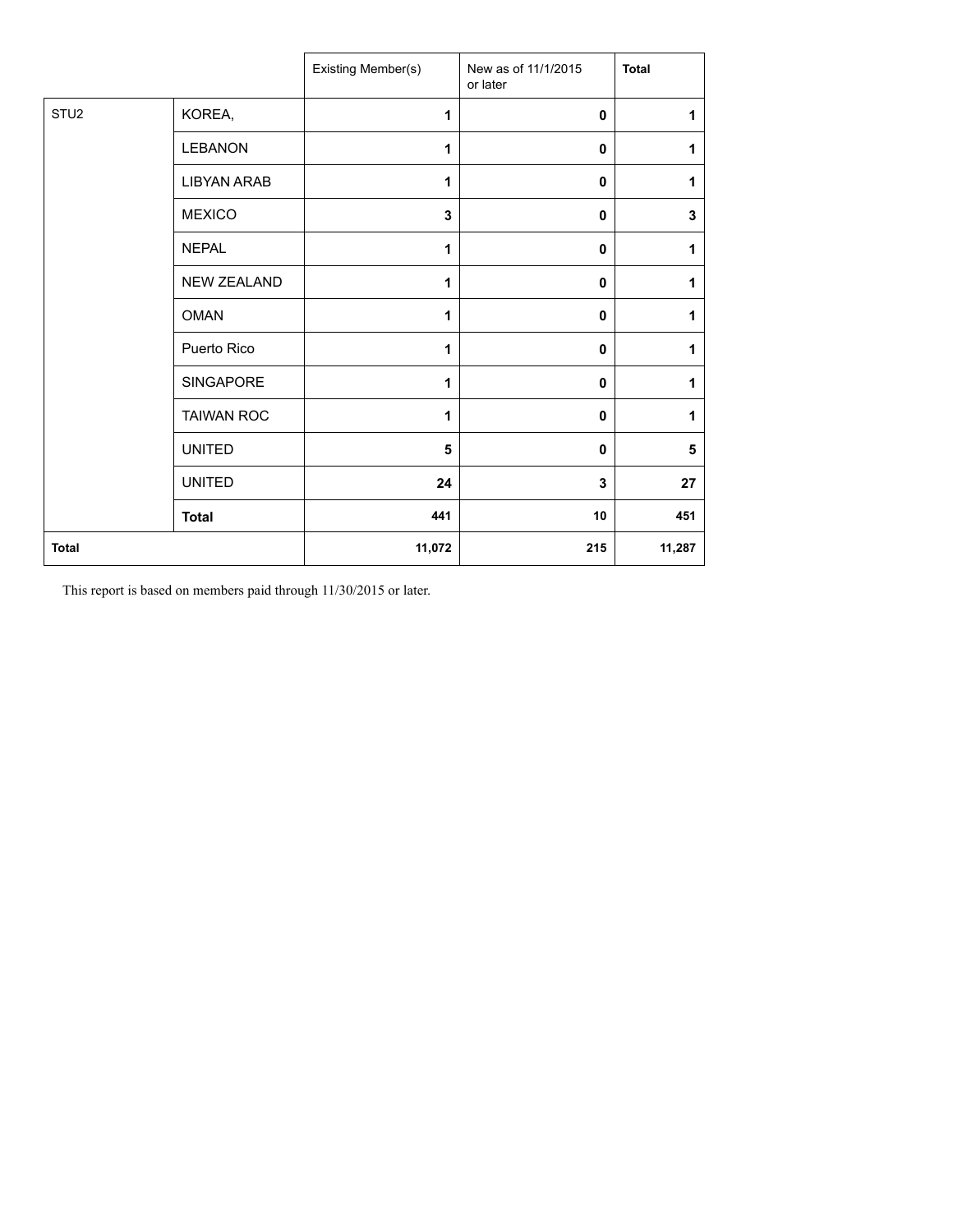| <b>Country/State/Province</b> |                           | <b>Total</b>            |      |
|-------------------------------|---------------------------|-------------------------|------|
| 02453-2728                    |                           | 1                       | 0.0% |
| <b>AFGHANISTAN</b>            |                           | $\overline{2}$          | 0.0% |
| <b>ALBANIA</b>                |                           | $\overline{7}$          | 0.1% |
| <b>ALGERIA</b>                |                           | 4                       | 0.0% |
| <b>ANGOLA</b>                 |                           | $\mathbf{1}$            | 0.0% |
| <b>ARGENTINA</b>              |                           | 23                      | 0.2% |
| <b>ARMENIA</b>                |                           | 3                       | 0.0% |
| <b>AUSTRALIA</b>              |                           | 63                      | 0.6% |
| <b>AUSTRIA</b>                |                           | 3                       | 0.0% |
| <b>AZERBAIJAN</b>             |                           | 5                       | 0.0% |
| <b>BAHRAIN</b>                |                           | $\overline{\mathbf{4}}$ | 0.0% |
| <b>BANGLADESH</b>             |                           | 30                      | 0.3% |
| <b>BARBADOS</b>               |                           | 1                       | 0.0% |
| <b>BELARUS</b>                |                           | $\mathbf{1}$            | 0.0% |
| <b>BELGIUM</b>                |                           | $\mathbf{1}$            | 0.0% |
| <b>BELIZE</b>                 |                           | $\overline{2}$          | 0.0% |
| <b>BENIN</b>                  |                           | $\mathbf{1}$            | 0.0% |
| <b>BERMUDA</b>                |                           | 1                       | 0.0% |
| <b>BOLIVIA</b>                |                           | 11                      | 0.1% |
| <b>BRAZIL</b>                 |                           | 96                      | 0.9% |
| <b>BULGARIA</b>               |                           | 7                       | 0.1% |
| <b>BURKINA FASO</b>           |                           | $\overline{\mathbf{3}}$ | 0.0% |
| <b>CAMBODIA</b>               |                           | $\overline{\mathbf{3}}$ | 0.0% |
| <b>CAMEROON</b>               |                           | 6                       | 0.1% |
| <b>CANADA</b>                 |                           |                         |      |
| CANADA                        |                           | 6                       |      |
| <b>CANADA</b>                 | Alberta                   | 59                      |      |
| <b>CANADA</b>                 | British Columbia          | 135                     |      |
| <b>CANADA</b>                 | California                | $\overline{I}$          |      |
| <b>CANADA</b>                 | Manitoba                  | 16                      |      |
| <b>CANADA</b>                 | Montana                   | $\overline{I}$          |      |
| <b>CANADA</b>                 | New Brunswick             | 14                      |      |
| <b>CANADA</b>                 | Newfoundland and Labrador | $\ldots$ <sup>1</sup>   |      |
| <b>CANADA</b>                 | Nova Scotia               | ${\it 19}$              |      |
| <b>CANADA</b>                 | Ohio                      | $\boldsymbol{l}$        |      |
|                               |                           | $300\,$                 |      |
| <b>CANADA</b>                 | Ontario                   |                         |      |
| <b>CANADA</b>                 | Ouebec                    | 37                      |      |
| CANADA                        | Saskatchewan              | 31                      |      |
| CANADA                        | Yukon Territory           | $I$                     |      |
| <b>CANADA</b>                 |                           | 622                     | 5.5% |
| <b>CAYMAN ISLANDS</b>         |                           | $\mathbf{1}$            | 0.0% |
| <b>CHILE</b>                  |                           | 16                      | 0.1% |
| <b>CHINA</b>                  |                           | 172                     | 1.5% |
| <b>COLOMBIA</b>               |                           | 30                      | 0.3% |
| <b>COSTA RICA</b>             |                           | <u>18</u>               | 0.2% |
| <b>CROATIA</b>                |                           | $\overline{5}$          | 0.0% |
| <b>CUBA</b>                   |                           | 1                       | 0.0% |
| <b>CYPRUS</b>                 |                           | $\overline{2}$          | 0.0% |
| <b>CZECH REPUBLIC</b>         |                           | $\overline{7}$          | 0.1% |
| <b>DENMARK</b>                |                           | $\overline{\mathbf{3}}$ | 0.0% |
| <b>DOMINICAN REPUBLIC</b>     |                           | 13                      | 0.1% |
| <b>ECUADOR</b>                |                           | 103                     | 0.9% |
| <b>EGYPT</b>                  |                           | 26                      | 0.2% |
| <b>FINLAND</b>                |                           | 1                       | 0.0% |
| <b>FRANCE</b>                 |                           | 7                       | 0.1% |
| <b>GABON</b>                  |                           | $\overline{2}$          | 0.0% |
| <b>GEORGIA</b>                |                           | $\overline{\mathbf{4}}$ | 0.0% |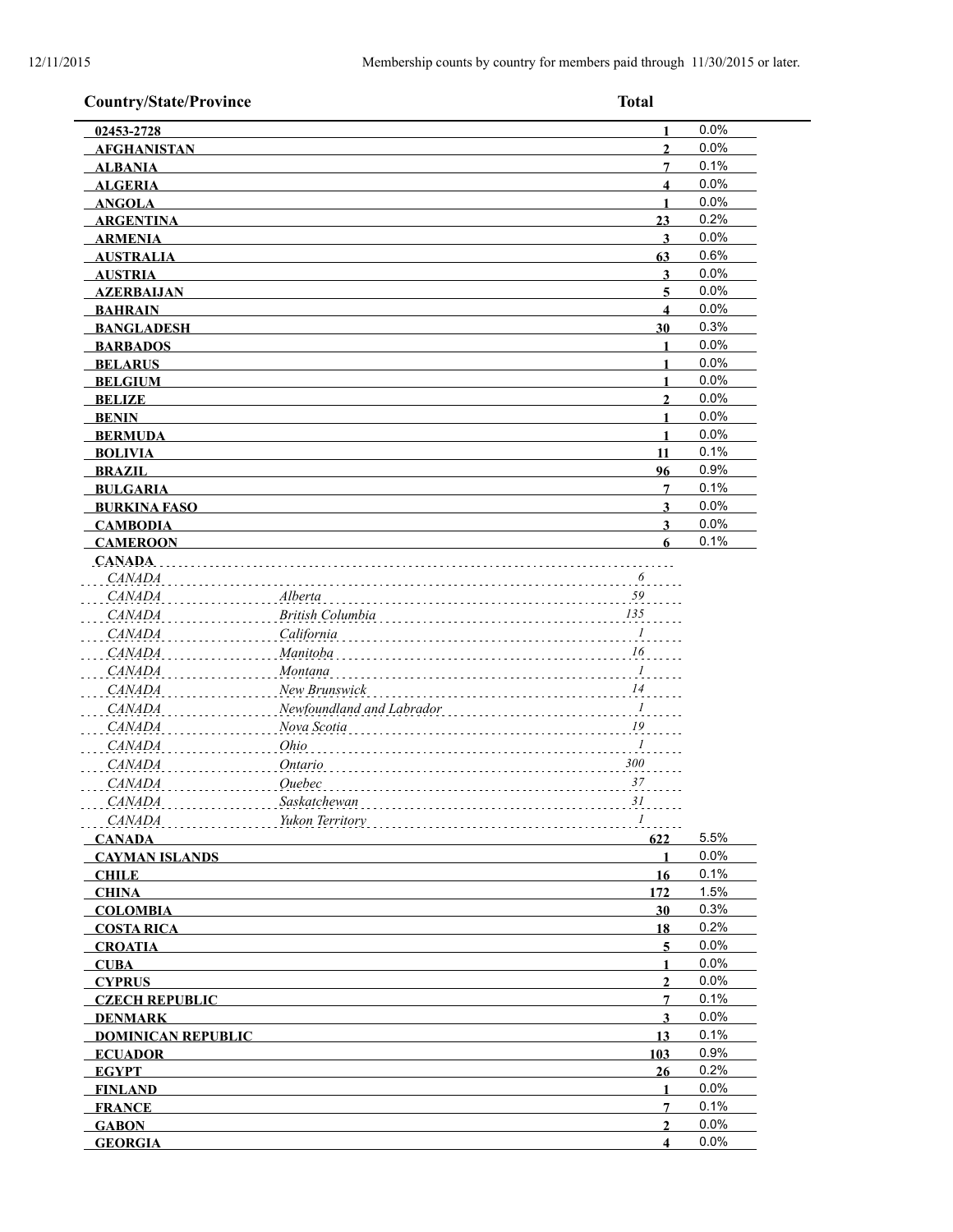| <b>GERMANY</b>                  | 21                      | 0.2%         |
|---------------------------------|-------------------------|--------------|
| <b>GHANA</b>                    | $\mathbf{1}$            | 0.0%         |
| <b>GREECE</b>                   | 6                       | 0.1%         |
| <b>GRENADA</b>                  | $\overline{2}$          | 0.0%         |
| <b>GUAM</b>                     | 1                       | 0.0%         |
| <b>GUATEMALA</b>                | 9                       | 0.1%         |
| HAITI                           | 20                      | 0.2%         |
| <b>HONDURAS</b>                 | $\overline{\mathbf{4}}$ | 0.0%         |
| <b>HONG KONG</b>                | 23                      | 0.2%         |
| <b>HONG KONG SAR CHINA</b>      | 16                      | 0.1%         |
| <b>HUNGARY</b>                  | 3                       | 0.0%         |
| <b>ICELAND</b>                  | $\mathbf{1}$            | 0.0%         |
| INDIA                           | 78                      | 0.7%         |
| <b>INDONESIA</b>                | 11                      | 0.1%         |
| <b>IRAN</b>                     | $\overline{\mathbf{4}}$ | 0.0%         |
| <b>IRAO</b>                     | $5\overline{)}$         | 0.0%         |
| <b>IRELAND</b>                  | $\overline{2}$          | 0.0%         |
| <b>ISRAEL</b>                   | 15                      | 0.1%         |
| <b>ITALY</b>                    | 17                      | 0.2%         |
| <b>JAMAICA</b>                  | $\mathbf{2}$            | 0.0%         |
| <b>JAPAN</b>                    | 364                     | 3.2%         |
| <b>JORDAN</b>                   | 7                       | 0.1%         |
| <b>KAZAKHSTAN</b>               | $\overline{\mathbf{4}}$ | 0.0%         |
| <b>KENYA</b>                    | $\mathbf{1}$            | 0.0%         |
| Korea, Rebublic Of              | 8                       | 0.1%         |
| <b>KOREA, REPUBLIC OF</b>       | 9                       | 0.1%         |
| KOSOVO (UNMIK)                  | $\mathbf{2}$            | 0.0%         |
| <b>KUWAIT</b>                   | 12                      | 0.1%         |
| KYRGYZSTAN                      | 1                       | 0.0%         |
| Lao People's Dem Republic       | 1                       | $0.0\%$      |
| <b>LATVIA</b>                   | 1                       | 0.0%         |
| <b>LEBANON</b>                  | 8                       | 0.1%         |
| <b>LIBYAN ARAB JAMAHIRIYA</b>   | 1                       | 0.0%         |
| <b>LITHUANIA</b>                | $\mathbf{1}$            | 0.0%         |
| <b>LUXEMBOURG</b>               | $\mathbf{1}$            | 0.0%         |
| <b>MACAO</b>                    | 9                       | 0.1%         |
| <b>MADAGASCAR</b>               | 5                       | 0.0%         |
| <b>MALAYSIA</b>                 | 28                      | 0.2%         |
| <b>MALI</b>                     | $\mathbf{1}$            | $0.0\%$      |
| <b>MARSHALL ISLANDS</b>         | 1                       | 0.0%         |
| <b>MARTINIQUE</b>               | $\mathbf{2}$            | 0.0%         |
| <b>MATARA</b>                   | 1                       | 0.0%         |
| MAURITANIA                      | 7                       | 0.1%         |
| <b>MAURITIUS</b>                | 1                       | 0.0%         |
| <b>MEXICO</b>                   | 97                      | 0.9%         |
| <b>MOLDOVA, REPUBLIC OF</b>     | 3                       | 0.0%         |
| <b>MONGOLIA</b>                 | 9                       | 0.1%         |
| <b>MOROCCO</b>                  | 28                      | 0.2%         |
| <b>MOZAMBIQUE</b>               | 1                       | 0.0%         |
| <b>MYANMAR</b>                  | $\overline{2}$          | 0.0%         |
| NAMIBIA                         | $\mathbf{1}$            | 0.0%         |
| NEPAL                           | 14                      | 0.1%<br>0.0% |
| <b>NETHERLANDS</b>              | $\overline{\mathbf{4}}$ |              |
| <b>NEW CALEDONIA</b>            | 1                       | $0.0\%$      |
| <b>NEW ZEALAND</b>              | 16                      | 0.1%         |
| NICARAGUA                       | $\boldsymbol{2}$        | 0.0%         |
| <b>NIGER</b>                    | $\mathbf{1}$            | 0.0%         |
| <b>NIGERIA</b>                  | 21                      | 0.2%         |
| <b>NORTHERN MARIANA ISLANDS</b> | $\mathbf{1}$            | 0.0%         |
| <b>NORWAY</b>                   | 6                       | 0.1%         |
| <b>OMAN</b>                     | 6                       | 0.1%         |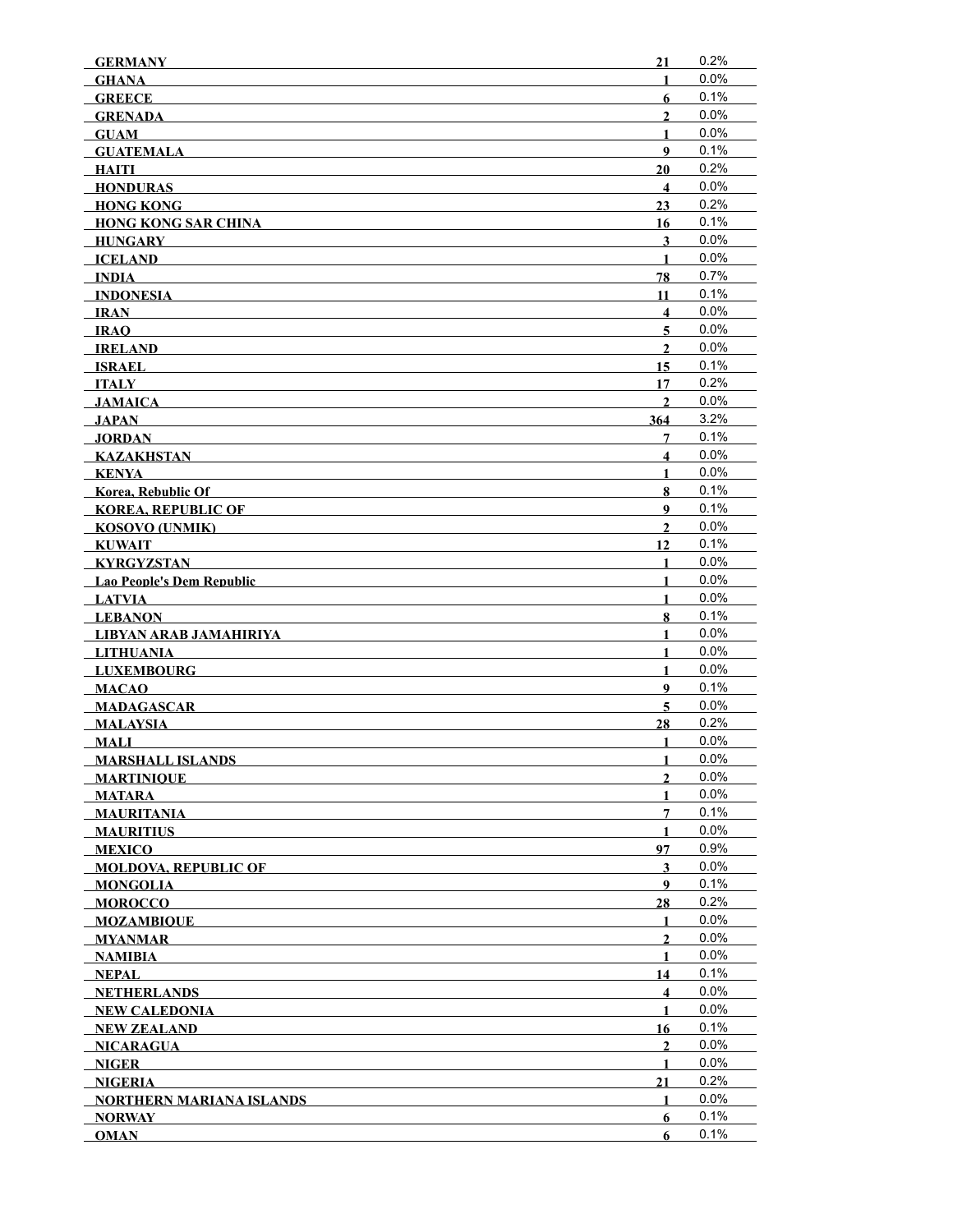| <b>PAKISTAN</b>                                   |                      | 26                           | 0.2%         |
|---------------------------------------------------|----------------------|------------------------------|--------------|
| PALESTINIAN TERRITORY                             |                      | 3                            | 0.0%         |
| <b>PANAMA</b>                                     |                      | 19                           | 0.2%         |
| <b>PARAGUAY</b>                                   |                      | $\overline{2}$               | 0.0%         |
| PEOPLES REP OF CHINA                              |                      | 5                            | 0.0%         |
| PERU                                              |                      | 65                           | 0.6%         |
| <b>PHILIPPINES</b>                                |                      | 27                           | 0.2%         |
| <b>POLAND</b>                                     |                      | 12                           | 0.1%         |
| <b>PORTUGAL</b>                                   |                      | 3                            | 0.0%         |
| <b>Puerto Rico</b>                                |                      | 17                           | 0.2%         |
| <b>OATAR</b>                                      |                      | 34                           | 0.3%         |
| <b>ROMANIA</b>                                    |                      | $\mathbf{1}$                 | 0.0%         |
| <b>RUSSIA</b>                                     |                      | 9                            | 0.1%         |
| <b>RUSSIAN FEDERATION</b>                         |                      | 11                           | 0.1%         |
| <b>RWANDA</b>                                     |                      | $\overline{2}$               | 0.0%         |
| <b>SAUDI ARABIA</b>                               |                      | 45                           | 0.4%         |
| <b>SENEGAL</b>                                    |                      | 1                            | 0.0%         |
| <b>SERBIA</b>                                     |                      | 5                            | 0.0%         |
| <b>SIERRA LEONE</b>                               |                      | 1                            | 0.0%         |
| <b>SINGAPORE</b>                                  |                      | 11                           | 0.1%         |
| <b>SLOVAKIA</b>                                   |                      | $\overline{\mathbf{4}}$      | 0.0%         |
| <b>SLOVENIA</b>                                   |                      | $\overline{2}$               | 0.0%         |
| <b>SOUTH AFRICA</b>                               |                      | $\overline{7}$               | 0.1%         |
| <b>SOUTH KOREA</b>                                |                      | 21                           | 0.2%         |
| SPAIN                                             |                      | 11                           | 0.1%         |
| <b>SRI LANKA</b>                                  |                      | $\overline{2}$               | 0.0%<br>0.0% |
| <b>SUDAN</b>                                      |                      | $\overline{2}$               | 0.0%         |
| <b>SURINAME</b>                                   |                      | 1                            | 0.0%         |
| <b>SWAZILAND</b>                                  |                      | $\mathbf{1}$                 | 0.1%         |
| <b>SWEDEN</b>                                     |                      | 8<br>$\overline{\mathbf{4}}$ | 0.0%         |
| <b>SWITZERLAND</b><br><b>SYRIAN ARAB REPUBLIC</b> |                      | $\mathbf{2}$                 | 0.0%         |
| <b>TAIWAN</b>                                     |                      | 24                           | 0.2%         |
| <b>TAIWAN ROC</b>                                 |                      | 14                           | 0.1%         |
| <b>TAJIKISTAN</b>                                 |                      | $\mathbf{2}$                 | 0.0%         |
| <b>TANZANIA, UNITED REPUBLIC</b>                  |                      | 5                            | 0.0%         |
| <b>THAILAND</b>                                   |                      | 60                           | 0.5%         |
| <b>TRINIDAD AND TOBAGO</b>                        |                      | $\overline{2}$               | 0.0%         |
| <b>TUNISIA</b>                                    |                      | 6                            | 0.1%         |
| <b>TURKEY</b>                                     |                      | 55                           | 0.5%         |
| <b>UGANDA</b>                                     |                      |                              | 0.0%         |
| <b>UKRAINE</b>                                    |                      | 7                            | 0.1%         |
| <b>UNITED ARAB EMIRATES</b>                       |                      | 46                           | 0.4%         |
| <b>UNITED KINGDOM</b>                             |                      | 42                           | 0.4%         |
| <b>United States</b>                              |                      | 23                           | 0.2%         |
| <b>UNITED STATES OF AMERICA</b>                   |                      | 686                          | 6.1%         |
| <b>URUGUAY</b>                                    |                      | 11                           | 0.1%         |
| USA.                                              |                      |                              |              |
| <b>USA</b>                                        |                      | 36                           |              |
| <b>USA</b>                                        | Alabama              | 68                           |              |
| <b>USA</b>                                        | Alaska               | 12                           |              |
| USA                                               | American Embassy     | 7                            |              |
| USA                                               | Arizona              | 165                          |              |
| <b>USA</b>                                        | Arkansas             | 72                           |              |
| <b>USA</b>                                        | Armed Forces         | 6                            |              |
|                                                   |                      | 1                            |              |
| <b>USA</b>                                        | Armed Frces Americas |                              |              |
| <b>USA</b>                                        | British Columbia     | 1                            |              |
| <b>USA</b>                                        | California           | 708                          |              |
| <b>USA</b>                                        | Colorado             | 138                          |              |
| <b>USA</b>                                        | Connecticut          | 123                          |              |
| <b>USA</b>                                        | Delaware             | 46                           |              |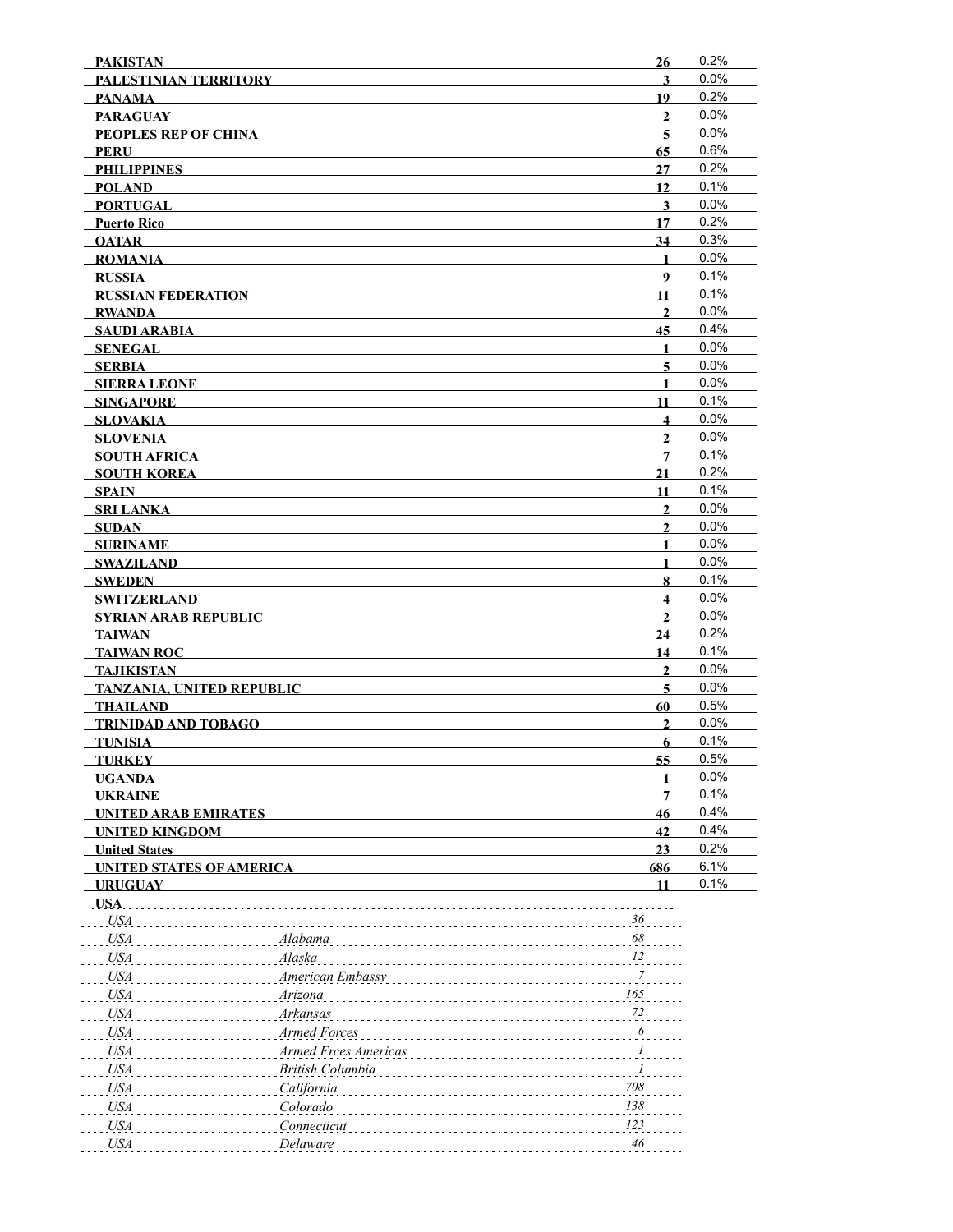| <b>USA</b>               | District of Columbia   | 119                     |       |
|--------------------------|------------------------|-------------------------|-------|
| <b>USA</b>               | Florida                | 282                     |       |
| <b>USA</b>               | Georgia                | 153                     |       |
| <b>USA</b>               | Guam                   | $\overline{2}$          |       |
| <b>USA</b>               | Hawaii                 | 68                      |       |
| <b>USA</b>               | Idaho                  | 52                      |       |
| <b>USA</b>               | Illinois               | 315                     |       |
| <b>USA</b>               | Indiana                | 151                     |       |
| <b>USA</b>               | Iowa                   | 94                      |       |
| <b>USA</b>               | Kansas                 | 104                     |       |
| <b>USA</b>               | Kentucky               | 63                      |       |
| <b>USA</b>               | Lousiana               | 33                      |       |
| <b>USA</b>               | Maine                  | 36                      |       |
| <b>USA</b>               | <b>Maryland</b>        | 262                     |       |
| <b>USA</b>               | Massachusetts          | 313                     |       |
| <b>USA</b>               | Michigan               | 260                     |       |
| <b>USA</b>               | Minnesota              | 129                     |       |
| <b>USA</b>               | Mississippi            | 58<br>174               |       |
| <b>USA</b>               | Missouri               | 13                      |       |
| <b>USA</b>               | Montana                | 43                      |       |
| <b>USA</b>               | Nebraska<br>Nevada     | 39                      |       |
| <b>USA</b>               | New Hampshire          | 63                      |       |
| <b>USA</b>               |                        | 237                     |       |
| <b>USA</b><br><b>USA</b> | New Jersey             | 46                      |       |
| <b>USA</b>               | New Mexico<br>New York | 606                     |       |
| <b>USA</b>               | North Carolina         | 138                     |       |
| <b>USA</b>               | North Dakota           | 17                      |       |
| <b>USA</b>               | Ohio                   | 266                     |       |
| <b>USA</b>               | Oklahoma               | 56                      |       |
| <b>USA</b>               | Ontario                | $\overline{2}$          |       |
| <b>USA</b>               | Oregon                 | 242                     |       |
| <b>USA</b>               | Pennsylvania           | 305                     |       |
| <b>USA</b>               | Puerto Rico            | 19                      |       |
| <b>USA</b>               | Ouebec                 | $\boldsymbol{l}$        |       |
| <b>USA</b>               | Rhode Island           | 43                      |       |
| <b>USA</b>               | South Carolina         | 38                      |       |
| USA                      | South Dakota           |                         |       |
| <i>USA</i>               | Tennessee              | 76                      |       |
| <b>USA</b>               | Texas                  | 372                     |       |
| <b>USA</b>               | Utah                   | $79\,$                  |       |
| USA                      | Vermont                | 61                      |       |
| USA                      | Virginia               | 359                     |       |
| USA                      | Washington             | 300                     |       |
| <i>USA</i>               | West Virginia          | 23                      |       |
| <i>USA</i>               | Wisconsin              | 131                     |       |
| USA                      | Wyoming                | 8                       |       |
| <b>USA</b>               |                        | 7,641                   | 67.7% |
| <b>UZBEKISTAN</b>        |                        | 21                      | 0.2%  |
| <b>VANUATU</b>           |                        | $\mathbf{1}$            | 0.0%  |
| <b>VENEZUELA</b>         |                        | 19                      | 0.2%  |
| <b>VIET NAM</b>          |                        | $\overline{\mathbf{4}}$ | 0.0%  |
| <b>VIETNAM</b>           |                        | $\boldsymbol{9}$        | 0.1%  |
| <b>YEMEN</b>             |                        | $\overline{2}$          | 0.0%  |
|                          | <b>Grand Total:</b>    | 11,287                  |       |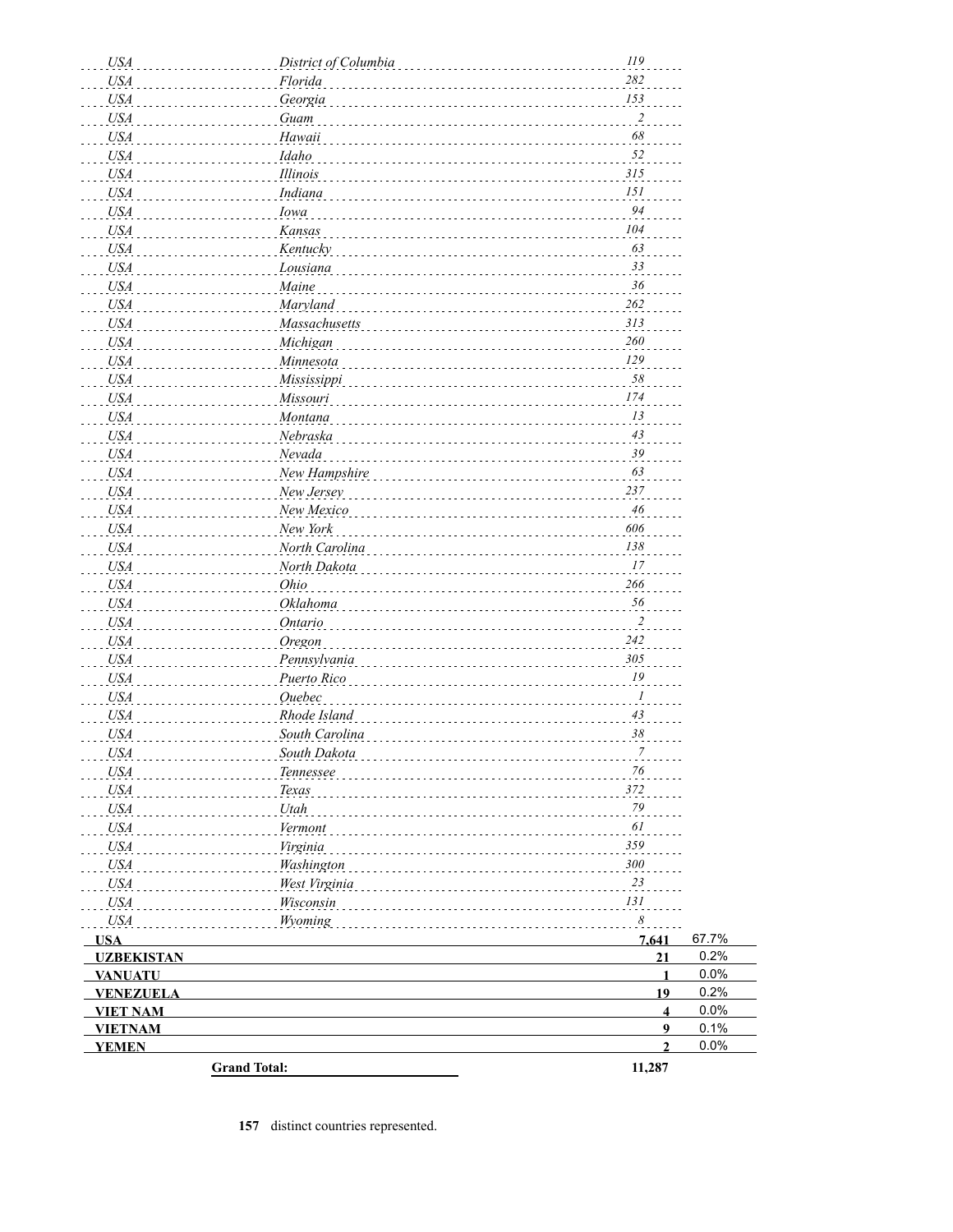02-geographic.rpt 11/30/2015

12/11/2015 Membership counts by country for members paid through 11/30/2015 or later.

**USA** 

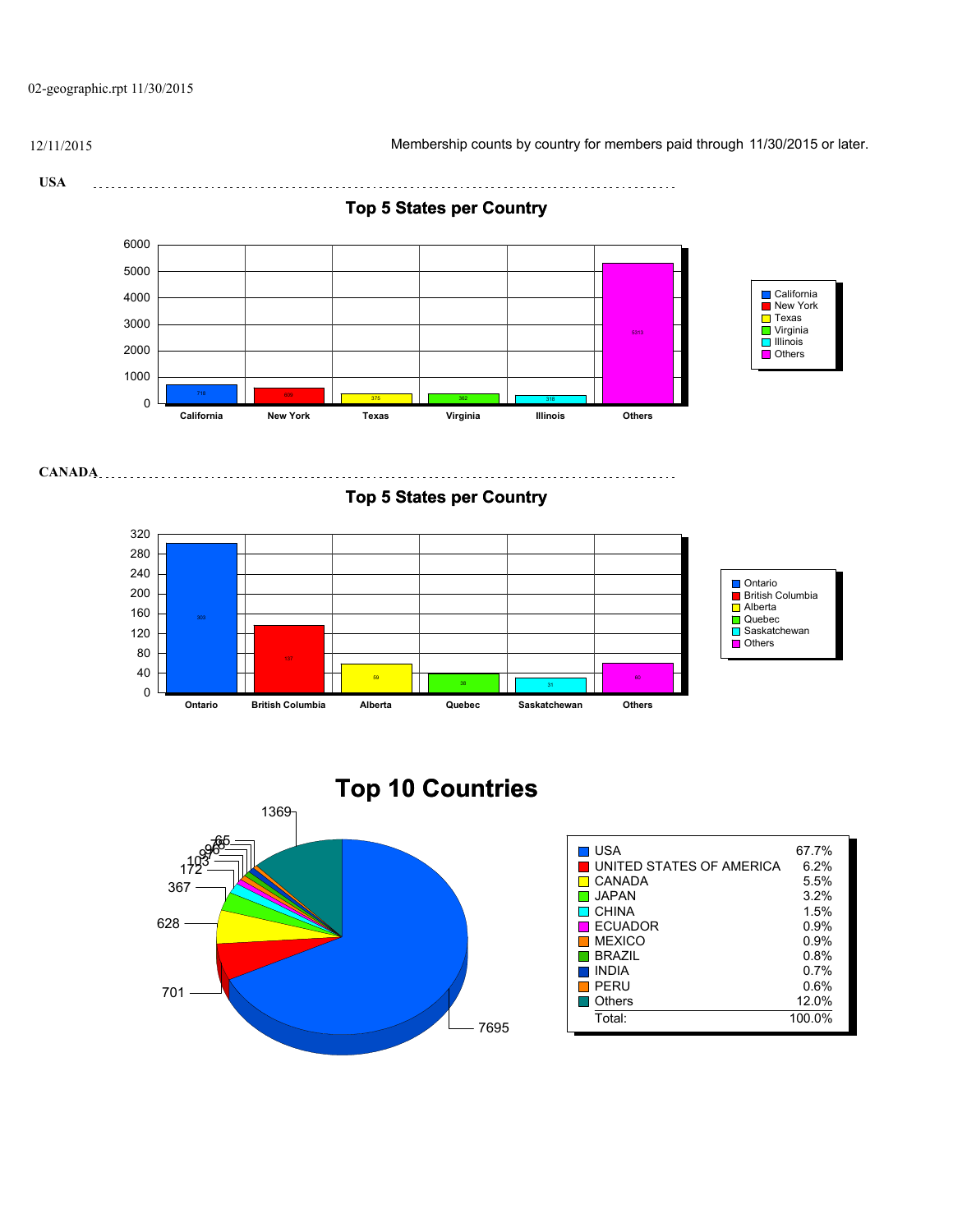### 12/11/2015 **Basic statistics on Primary vs. other memberships in interest sections. For members paid through 11/30/2015 or later.**

|                                      |                           |        | Primary versus other |        |
|--------------------------------------|---------------------------|--------|----------------------|--------|
| No Primary Interest Section          | 6.3%                      | 2,059  | 2,046                | 13     |
| <b>Adult Education</b>               | 6.3%                      | 2,048  | 799                  | 1,249  |
| <b>Applied Linguistics</b>           | 5.9%                      | 1,942  | 503                  | 1,439  |
| <b>Bilingual Education</b>           | 3.1%                      | 1,012  | 183                  | 829    |
| Computer-Assisted Language Learning  | 5.2%                      | 1,702  | 361                  | 1,341  |
| <b>Elementary Education</b>          | 3.1%                      | 1,028  | 427                  | 601    |
| English as a Foreign Language        | 7.0%                      | 2,300  | 873                  | 1,427  |
| <b>English for Specific Purposes</b> | 4.5%                      | 1,477  | 246                  | 1,231  |
| <b>Higher Education</b>              | 6.3%                      | 2,077  | 680                  | 1,397  |
| Intercultural Communication          | 4.9%                      | 1,595  | 195                  | 1,400  |
| Intensive English Programs           | 6.4%                      | 2,080  | 773                  | 1,307  |
| International Teaching Assistants    | 1.9%                      | 637    | 87                   | 550    |
| <b>Materials Writers</b>             | 3.5%                      | 1,129  | 169                  | 960    |
| Nonnative English Speakers in TESOL  | 2.9%                      | 938    | 169                  | 769    |
| Program Administration               | 3.5%                      | 1,142  | 232                  | 910    |
| Refugee Concerns                     | 2.1%                      | 695    | 85                   | 610    |
| Second Language Writing              | 6.2%                      | 2,014  | 386                  | 1,628  |
| Speech, Pronunciation, and Listening | 5.3%                      | 1,732  | 246                  | 1,486  |
| Social Responsibility                | 2.1%                      | 696    | 106                  | 590    |
| Secondary Schools                    | 2.8%                      | 903    | 307                  | 596    |
| <b>Teacher Education</b>             | 7.2%                      | 2,367  | 645                  | 1,722  |
| Video & Digital Media                | 3.5%                      | 1,148  | 88                   | 1,060  |
| 9,632 distinct members               | Total # of IS memberships | 32.721 | 9.606                | 23,115 |

The total count is the number of IS memberships total and may either be LESS or MORE than the actual number of individual members of TESOL. Due to open access to Interest Sections, these numbers may fluctuate considerably each month. For instance, one member may have selected four interest sections, while some members may belong to none.



## **Interest Sections**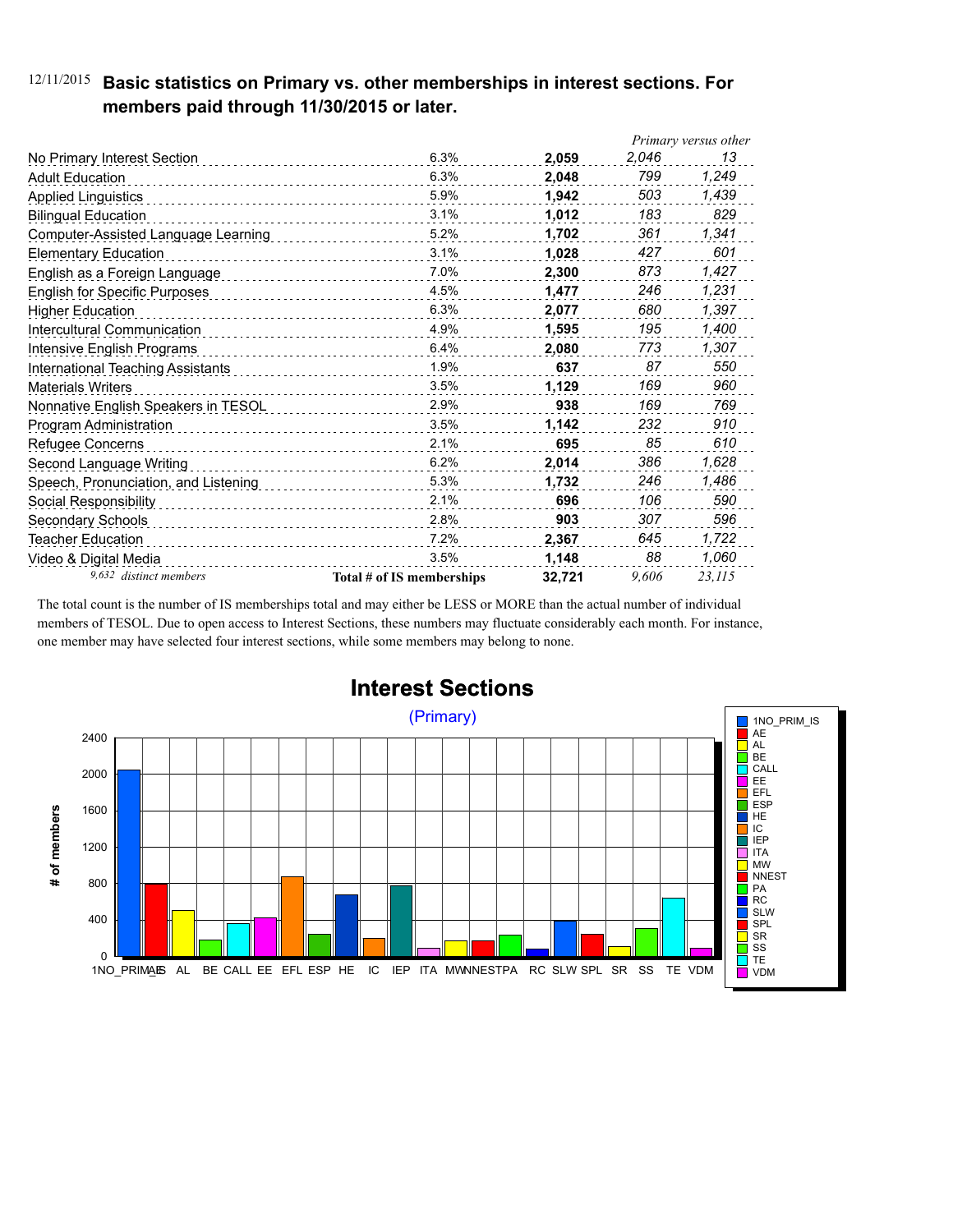#### **Basic Statistics on Area of Work (Members paid through >= 11/30/2015)**

|                             |          | 1,583  | 14.2% |  |
|-----------------------------|----------|--------|-------|--|
| <b>Adult Education</b>      | АE       | 2.289  | 20.5% |  |
| Community/2yr College       | $\bf CC$ | 672    | 6.0%  |  |
| <b>Elementary Education</b> | ЕE       | 840    | 7.5%  |  |
| Postsecondary Education     | HЕ       | 3.428  | 30.7% |  |
| Mainstream                  | MN       | 136    | 1.2%  |  |
| Other                       | OТ       | 1.155  | 10.3% |  |
| Secondary Education         | SE       | 1.065  | 9.5%  |  |
|                             |          | 11.168 |       |  |

Only members who selected an area of work are included on this report. Other members may not have responded to this question and are excluded from the count.



### **Areas of Work**



*(Blanks indicate no response)*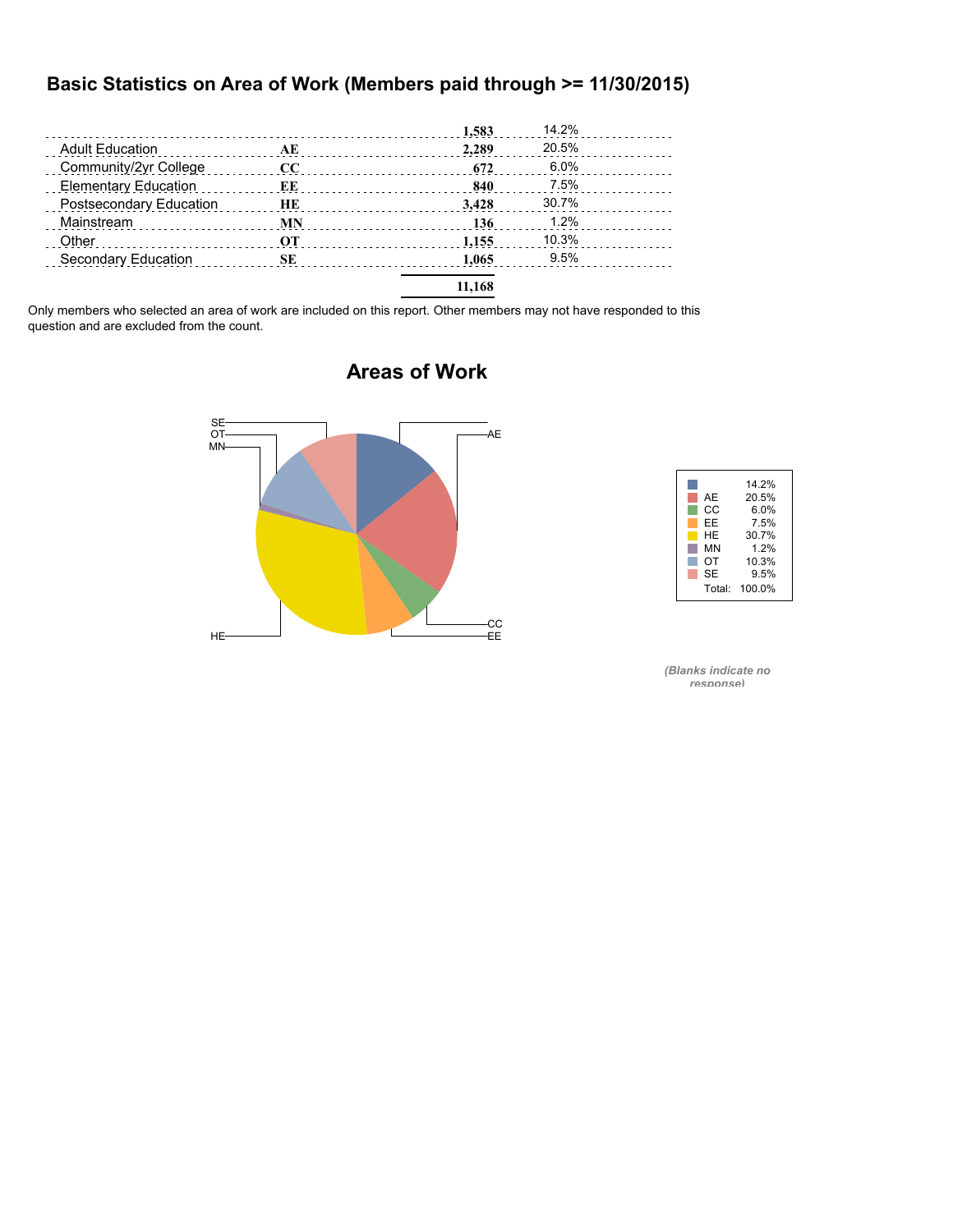## **Statistics on Areas of Interest (Members paid through >= 11/30/2015)**

| <b>CODE</b>          | <b>DESCRIPTION</b>                             | TOTAL* | % of TOTAL* |
|----------------------|------------------------------------------------|--------|-------------|
| ТE                   | Teacher education                              | 1,687  | 5%          |
| <b>CURRICULUM</b>    | Materials development/Curriculum               | 1,653  | 4%          |
| <b>EFL</b>           | English as a foreign language                  | 1,563  | 4%          |
| <b>SLA</b>           | Second language acquisition                    | 1,536  | 4%          |
| AL                   | Applied linguistics                            | 1,488  | 4%          |
| <b>HE</b>            | Higher education                               | 1,420  | 4%          |
| <b>WRITING</b>       | Writing/composition                            | 1,415  | 4%          |
| <b>IEP</b>           | Intensive English programs                     | 1,385  | 4%          |
| IC                   | Multiculturalism/intercultural communications  | 1,375  | 4%          |
| CALL                 | Technology in education                        | 1,374  | 4%          |
| AE                   | Adult education                                | 1,329  | 4%          |
| <b>PROFDEV</b>       | Professional development                       | 1,263  | 3%          |
| <b>CONTENT</b>       | Content-based instruction                      | 1,222  | 3%          |
| <b>SP</b>            | Speaking/pronunciation                         | 1,137  | 3%          |
| <b>READING</b>       | Reading/literacy                               | 1,125  | 3%          |
| <b>GRAMMAR</b>       | Grammar                                        | 1,085  | 3%          |
| <b>ASSESS</b>        | Assessment/testing                             | 1,069  | 3%          |
| <b>ESP</b>           | English for specific purposes                  | 1,009  | 3%          |
| <b>RS</b>            | Research                                       | 957    | 3%          |
| <b>PA</b>            | Program administration                         | 759    | 2%          |
| <b>DISTANCE</b>      | Distance learning/Online Education             | 750    | 2%          |
| <b>VOCAB</b>         | Vocabulary/Lexicon                             | 732    | 2%          |
| <b>BE</b>            | <b>Bilingual education</b>                     | 729    | 2%          |
| <b>SOCIAL</b>        | Social/global/political concerns               | 627    | 2%          |
| <b>ISKILL</b>        | <b>Integrated Skills</b>                       | 621    | 2%          |
| <b>WORKPLACE</b>     | Workplace English instruction/Business English | 617    | 2%          |
| <b>LISTEN</b>        | Listening                                      | 608    | 2%          |
| VI                   | Video and digital media                        | 579    | 2%          |
| EE                   | Elementary/primary education                   | 574    | 2%          |
| SS                   | Secondary education                            | 553    | 2%          |
| <b>COMMCOLL</b>      | Community college/technical ed                 | 491    | 1%          |
| LINGUISTICS          | <b>Theoretical Linguistics</b>                 | 416    | 1%          |
| <b>STANDARDS</b>     | Standards                                      | 411    | 1%          |
| <b>RC</b>            | Refugee concerns                               | 410    | 1%          |
| ita                  | International teaching assistants              | 384    | 1%          |
| LIT                  | Literature                                     | 372    | 1%          |
| <b>FAMILY</b>        | Community/family outreach                      | 314    | 1%          |
| <b>NNES</b>          | <b>NNES/NES issues</b>                         | 294    | 1%          |
| <b>EMPLOYMENT</b>    | Employment issues/Certification                | 291    | 1%          |
| PUBLICPOLICY         | Public policy                                  | 253    | 1%          |
| <b>ACCRED</b>        | Accreditation                                  | 252    | 1%          |
| <b>LDSN</b>          | Learning Disorders/Special Needs               | 247    | 1%          |
| <b>MAINSTREAMING</b> | Mainstreaming                                  | 227    | 1%          |
| <b>ARTS</b>          | Arts/Media/Science/Math/Social Science         | 167    | 0%          |
| <b>STYLISTICS</b>    | Stylistics                                     | 77     | 0%          |
|                      |                                                |        |             |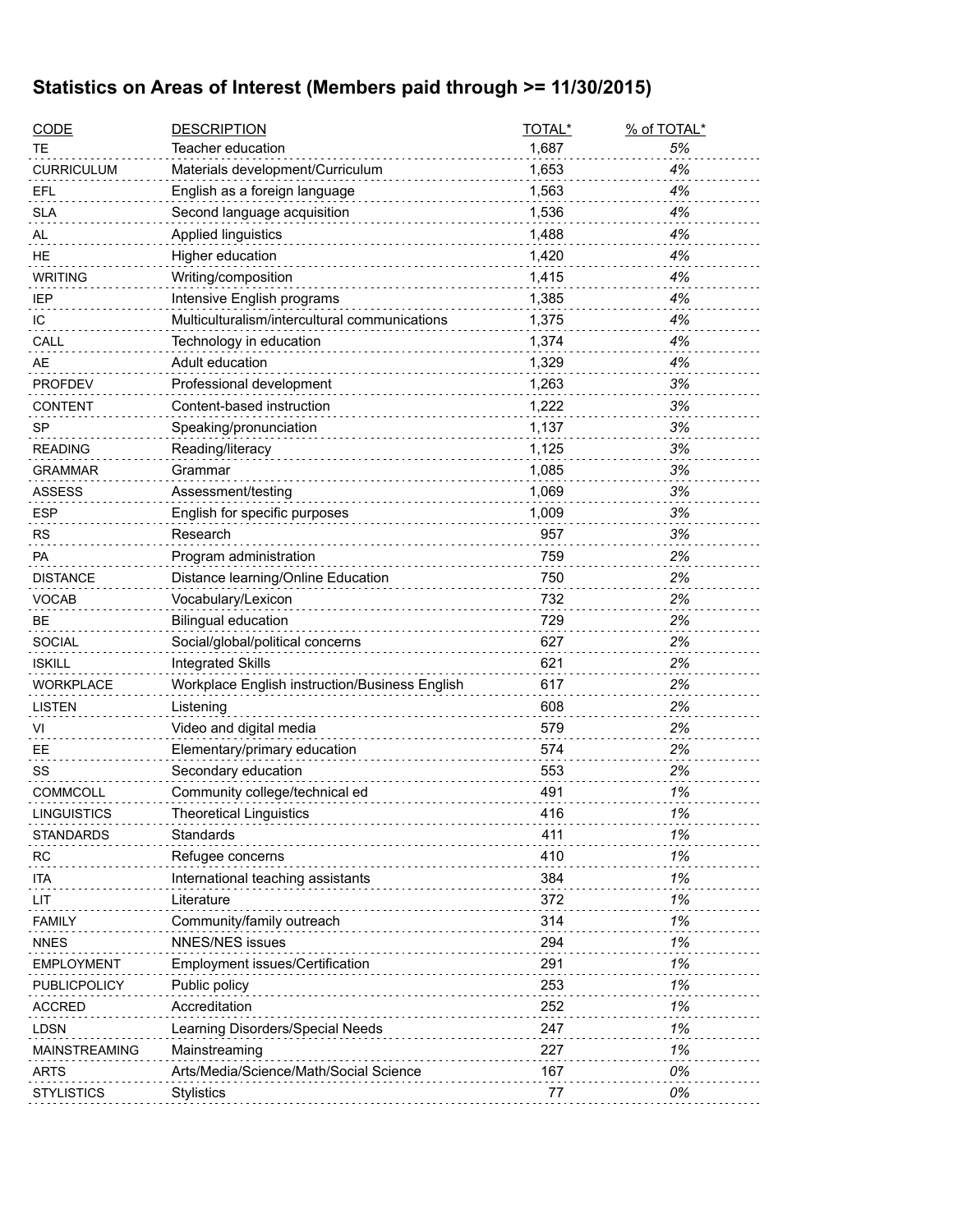Sorted in order of prevalence.

*\* Note: Members are encouraged to choose multiple areas of interest and some members do not choose* any *areas of interest. The total number of distinct members (4,653) represented in this report is less than the total number of active members as indicated elsewhere in this report.*

*Areas of interest are* separate *from official TESOL interest sections. Areas of interest represent distinct areas in which a member may be interested, rather than official entities in which a member is involved.*

*Areas of interest which have a very low count may be recent additions to the AOI list, or may reflect overall trends in membership.*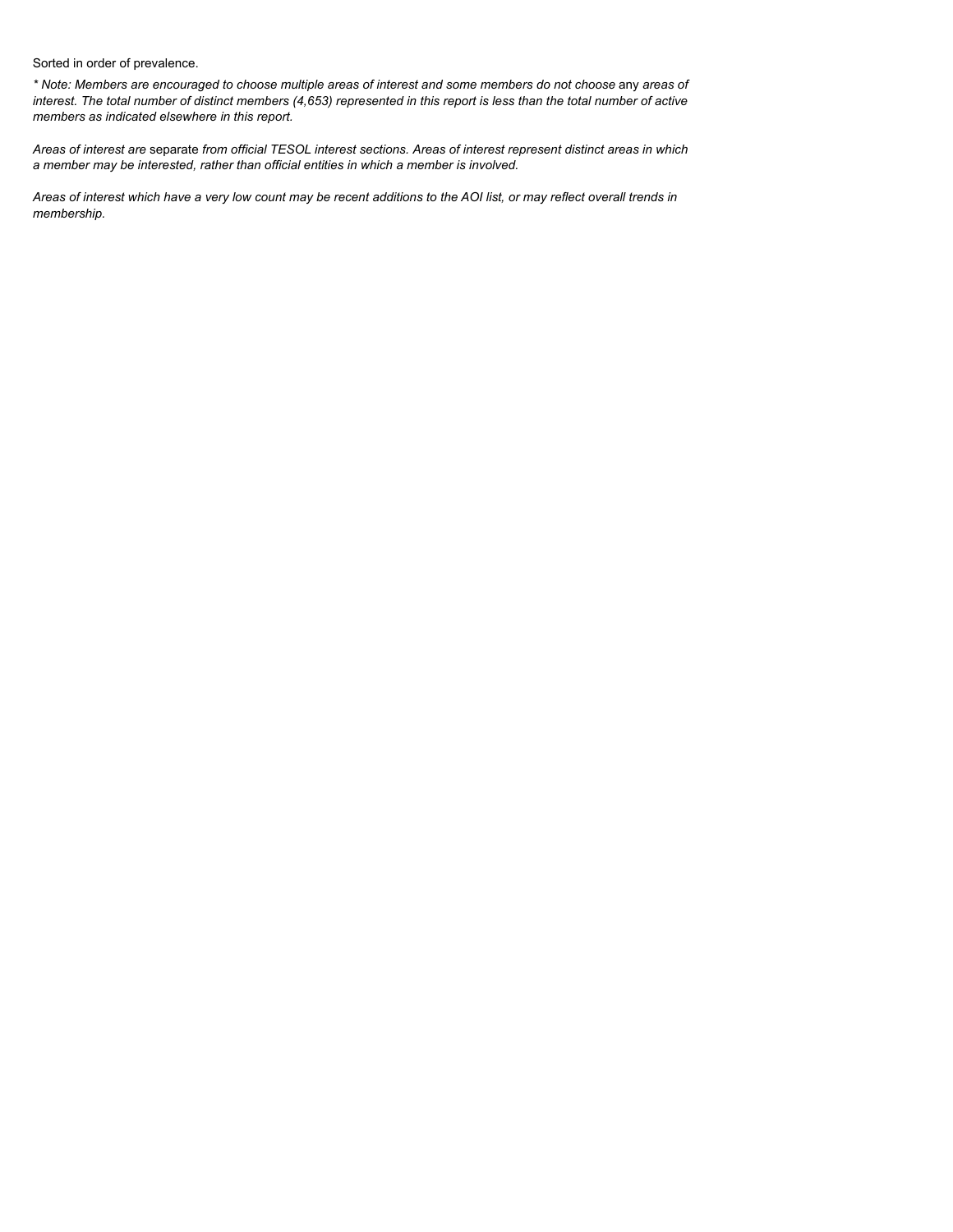## **Statistics on Areas of Expertise (Members paid through >= 11/30/2015)**

| <b>CODE</b>          | <b>DESCRIPTION</b>                             | TOTAL* | % of TOTAL* |
|----------------------|------------------------------------------------|--------|-------------|
| EFL                  | English as a foreign language                  | 1,020  | 6%          |
| <b>CURRICULUM</b>    | Materials development/Curriculum               | 922    | 5%          |
| AE                   | Adult education                                | 856    | 5%          |
| <b>WRITING</b>       | Writing/composition                            | 840    | 5%          |
| IEP                  | Intensive English programs                     | 820    | 5%          |
| AL                   | Applied linguistics                            | 782    | 5%          |
| TE                   | Teacher education                              | 776    | 5%          |
| HE                   | Higher education                               | 739    | 4%          |
| <b>SLA</b>           | Second language acquisition                    | 670    | 4%          |
| <b>CONTENT</b>       | Content-based instruction                      | 633    | 4%          |
| <b>GRAMMAR</b>       | Grammar                                        | 600    | 4%          |
| IС                   | Multiculturalism/intercultural communications  | 538    | 3%          |
| CALL                 | Technology in education                        | 520    | 3%          |
| <b>ESP</b>           | English for specific purposes                  | 493    | 3%          |
| <b>PROFDEV</b>       | Professional development                       | 489    | 3%          |
| <b>SP</b>            | Speaking/pronunciation                         | 468    | 3%          |
| <b>READING</b>       | Reading/literacy                               | 457    | 3%          |
| <b>ASSESS</b>        | Assessment/testing                             | 431    | 3%          |
| PA                   | Program administration                         | 426    | 2%          |
| EE                   | Elementary/primary education                   | 363    | 2%          |
| <b>ISKILL</b>        | <b>Integrated Skills</b>                       | 361    | 2%          |
| <b>DISTANCE</b>      | Distance learning/Online Education             | 313    | 2%          |
| COMMCOLL             | Community college/technical ed                 | 293    | 2%          |
| SS                   | Secondary education                            | 288    | 2%          |
| RS                   | Research                                       | 286    | 2%          |
| <b>BE</b>            | <b>Bilingual education</b>                     | 280    | 2%          |
| WORKPLACE            | Workplace English instruction/Business English | 263    | 2%          |
| <b>LISTEN</b>        | Listening                                      | 259    | 2%          |
| <b>VOCAB</b>         | Vocabulary/Lexicon                             | 224    | 1%          |
| LIT                  | Literature                                     | 194    | 1%          |
| SOCIAL               | Social/global/political concerns               | 167    | 1%          |
| VI                   | Video and digital media                        | 149    | 1%          |
| ITA                  | International teaching assistants              | 133    | 1%          |
| <b>NNES</b>          | <b>NNES/NES issues</b>                         | 130    | 1%          |
| <b>ACCRED</b>        | Accreditation                                  | 127    | 1%          |
| <b>FAMILY</b>        | Community/family outreach                      | 105    | 1%          |
| <b>STANDARDS</b>     | Standards                                      | 98     | 1%          |
| <b>LINGUISTICS</b>   | Theoretical Linguistics                        | 96     | 1%          |
| <b>MAINSTREAMING</b> | Mainstreaming                                  | 95     | 1%          |
| RC                   | Refugee concerns                               | 91     | 1%          |
| <b>ARTS</b>          | Arts/Media/Science/Math/Social Science         | 85     | 0%          |
| EMPLOYMENT           | Employment issues/Certification                | 76     | 0%          |
| <b>LDSN</b>          | Learning Disorders/Special Needs               | 75     | 0%          |
| PUBLICPOLICY         | Public policy                                  | 55     | 0%          |
| <b>STYLISTICS</b>    | <b>Stylistics</b>                              | 21     | 0%          |